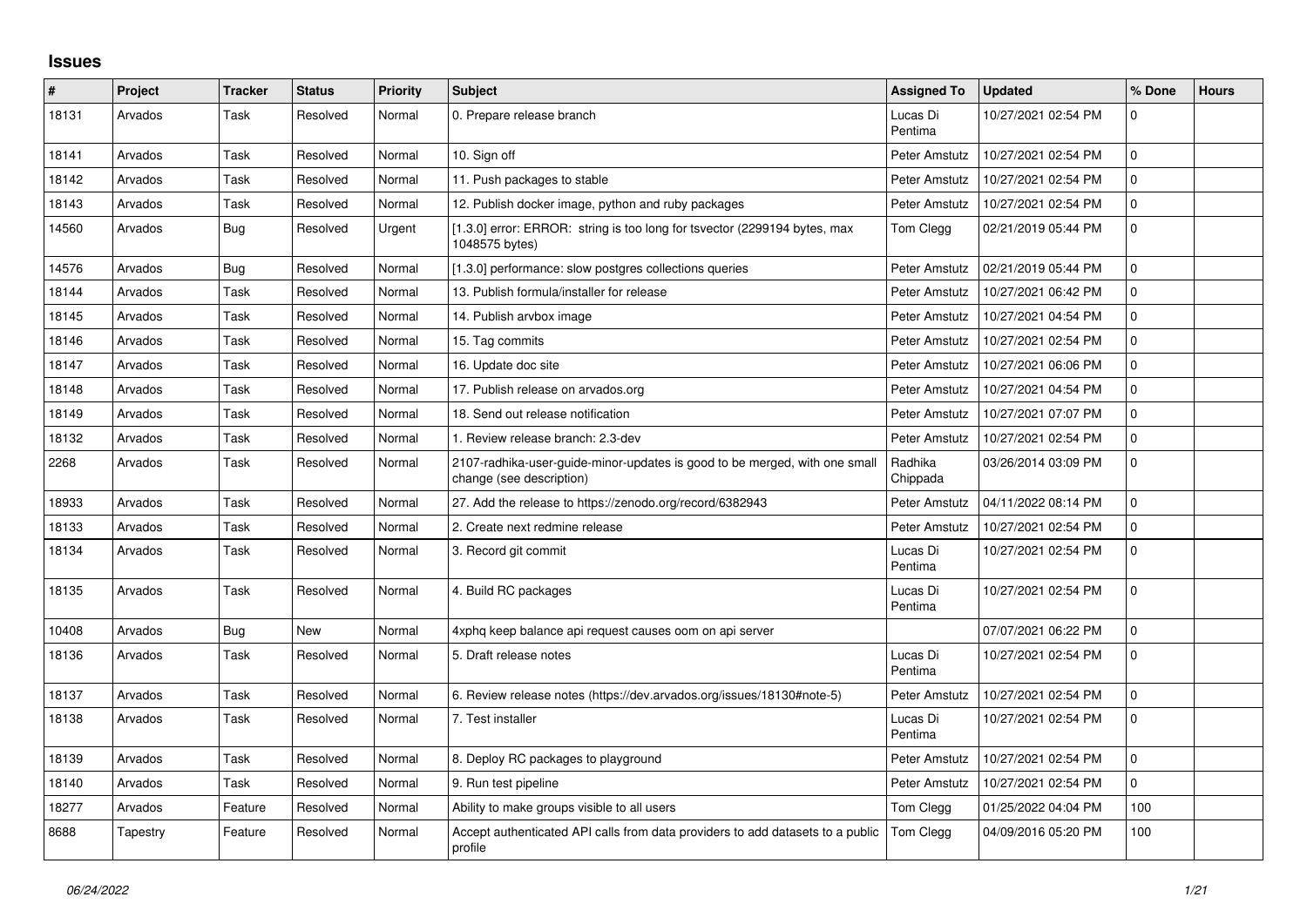| #     | Project | <b>Tracker</b> | <b>Status</b> | <b>Priority</b> | Subject                                                                                                                                       | <b>Assigned To</b> | <b>Updated</b>      | % Done       | <b>Hours</b> |
|-------|---------|----------------|---------------|-----------------|-----------------------------------------------------------------------------------------------------------------------------------------------|--------------------|---------------------|--------------|--------------|
| 17985 | Arvados | Bug            | Resolved      | Normal          | [a-c-r] add cwltool to the list of binstubs in our packages                                                                                   | Ward<br>Vandewege  | 08/25/2021 08:49 PM | 100          |              |
| 18835 | Arvados | Bug            | Resolved      | Normal          | [a-c-r] name 'file' is not defined (Python 3)                                                                                                 | Peter Amstutz      | 04/26/2022 01:29 PM | 100          |              |
| 17185 | Arvados | Feature        | New           | Normal          | [adc] add broken node metrics                                                                                                                 | Tom Clegg          | 04/28/2021 01:37 PM | $\Omega$     |              |
| 16843 | Arvados | Feature        | New           | Normal          | [a-d-c] admin cli                                                                                                                             |                    | 07/06/2021 09:08 PM | $\Omega$     |              |
| 18101 | Arvados | Bug            | New           | Normal          | [a-d-c] [AWS] add option to spin up (spot) instances in more/all availability<br>zones in the region                                          |                    | 09/03/2021 08:16 PM | <sup>0</sup> |              |
| 18686 | Arvados | <b>Bug</b>     | Resolved      | Normal          | [a-d-c] compute node stuck                                                                                                                    | Ward<br>Vandewege  | 01/28/2022 04:17 PM | $\Omega$     |              |
| 16834 | Arvados | <b>Bug</b>     | Resolved      | Normal          | [a-d-c] containers going from running -> non-running state repeatedly                                                                         | Tom Clegg          | 10/07/2020 02:12 AM | 100          |              |
| 17777 | Arvados | Bug            | Resolved      | Normal          | [a-d-c] [ec2] MaxSpotInstanceCountExceeded should throttle creation<br>attempts for preemptible instances                                     | Ward<br>Vandewege  | 06/18/2021 06:54 PM | 100          |              |
| 17783 | Arvados | <b>Bug</b>     | Resolved      | Normal          | [a-d-c] [ec2] VcpuLimitExceeded should throttle node creation attempts                                                                        | Ward<br>Vandewege  | 06/18/2021 06:54 PM | 100          |              |
| 17776 | Arvados | Bug            | Resolved      | Normal          | [a-d-c] [ec2] when InsufficientInstanceCapacity is returned, we should throttle<br>node creation.                                             | Ward<br>Vandewege  | 06/18/2021 06:54 PM | 100          |              |
| 16723 | Arvados | <b>Bug</b>     | Resolved      | Normal          | [a-d-c] flaky test "Error: container completed twice"                                                                                         | Tom Clegg          | 10/07/2020 02:11 AM | 100          |              |
| 16738 | Arvados | Feature        | <b>New</b>    | Normal          | [a-d-c] introduce concept of "quota partition"                                                                                                |                    | 07/06/2021 09:08 PM | 0            |              |
| 15734 | Arvados | Bug            | Resolved      | Normal          | [a-d-c] needs to populate node json in the container log collection                                                                           | Tom Clegg          | 01/22/2020 02:09 PM | 100          |              |
| 16838 | Arvados | Feature        | Resolved      | Normal          | [a-d-c] probe metrics                                                                                                                         | Ward<br>Vandewege  | 10/07/2020 02:12 AM | 100          |              |
| 16663 | Arvados | <b>Bug</b>     | Resolved      | Normal          | [a-d-c] restarting a-d-c kills all running workflows                                                                                          | Tom Clegg          | 08/18/2020 08:50 PM | 100          |              |
| 18161 | Arvados | Bug            | New           | Normal          | [a-d-c] the arvados_dispatchcloud_queue_entries prometheus metric should<br>report actual instance types                                      |                    | 09/16/2021 04:41 PM | $\Omega$     |              |
| 17757 | Arvados | Bug            | Resolved      | Normal          | [a-d-c] the BootProbeCommand default leads to race conditions in our<br>default/documented configuration                                      | Ward<br>Vandewege  | 06/04/2021 09:34 PM | 100          |              |
| 17775 | Arvados | <b>Bug</b>     | New           | Normal          | [a-d-c] the user should be able to see when preemptible nodes get shut down<br>and the running container requeued                             |                    | 12/14/2021 09:01 PM | $\Omega$     |              |
| 16739 | Arvados | Feature        | Resolved      | Normal          | [a-d-c] throttle option for concurrent VM create requests                                                                                     | Ward<br>Vandewege  | 10/07/2020 02:11 AM | 100          |              |
| 17771 | Arvados | <b>Bug</b>     | New           | Normal          | [a-d-c] when a cluster supports preemptible nodes, there should be a knob to<br>allow the user to choose the use of preemptible nodes, or not |                    | 07/06/2021 09:08 PM | $\Omega$     |              |
| 17780 | Arvados | Bug            | New           | Normal          | [a-d-c] when toggling UsePreemptibleInstances, existing containers that are<br>runnable generate lots of errors                               |                    | 07/06/2021 09:07 PM | $\mathbf 0$  |              |
| 17770 | Arvados | Bug            | Resolved      | Normal          | [a-d-c] while in throttle mode, the logs are full of "creating new instance" lines                                                            | Ward<br>Vandewege  | 11/16/2021 04:27 PM | 100          |              |
| 4405  | Arvados | Task           | Resolved      | Normal          | add a feature to auto-admin the first user who signs in for a new installation                                                                | Ward<br>Vandewege  | 11/05/2014 03:22 PM | $\mathbf 0$  |              |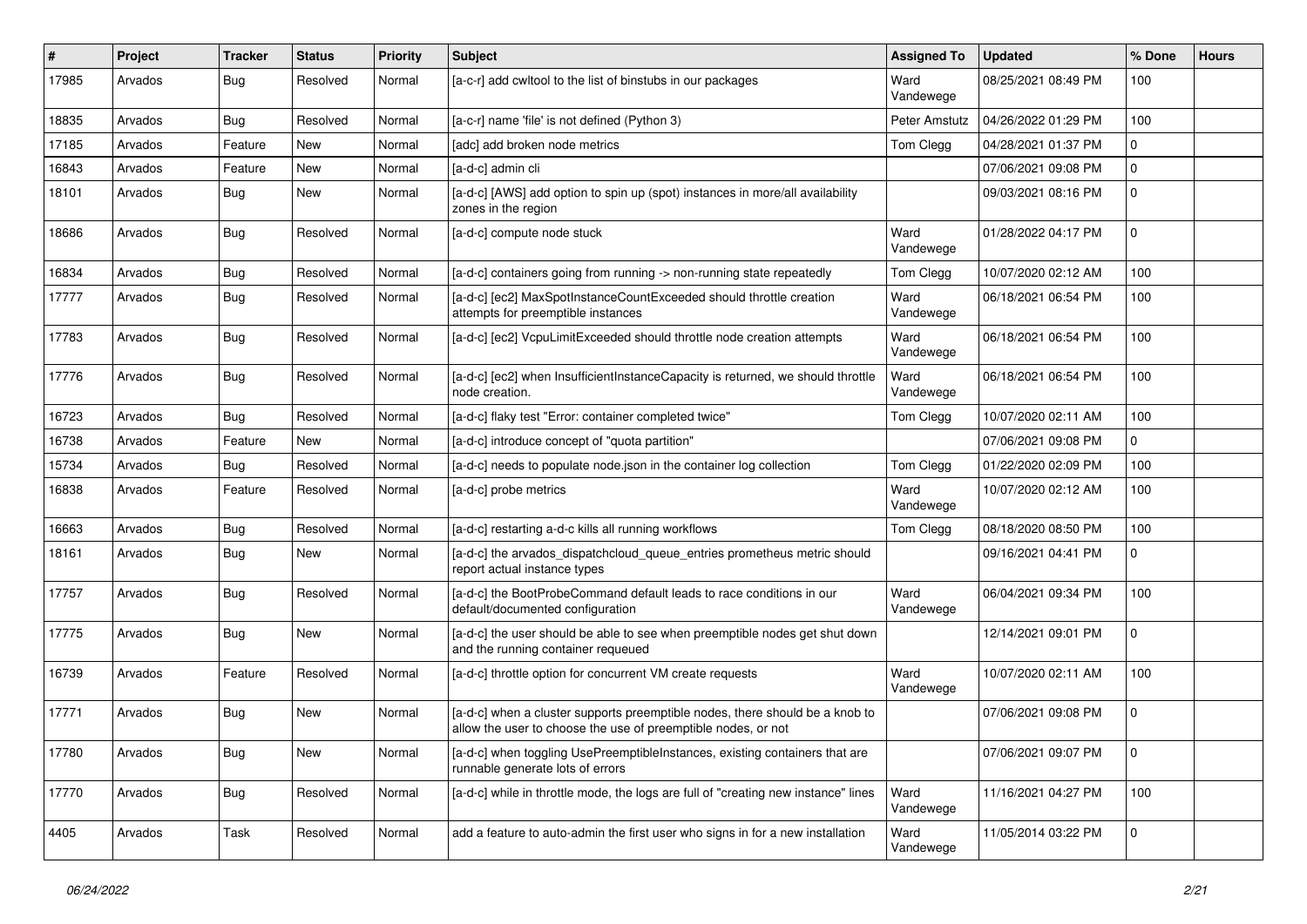| $\pmb{\#}$ | Project  | <b>Tracker</b> | <b>Status</b> | <b>Priority</b> | Subject                                                                                          | <b>Assigned To</b> | <b>Updated</b>      | % Done         | <b>Hours</b> |
|------------|----------|----------------|---------------|-----------------|--------------------------------------------------------------------------------------------------|--------------------|---------------------|----------------|--------------|
| 3025       | Tapestry | Feature        | New           | Normal          | Add an admin interface feature to export all enrolled users + shipping address<br>as a csv file. |                    | 06/13/2014 08:36 PM | $\Omega$       |              |
| 3334       | Arvados  | Task           | Resolved      | Normal          | add automatic shell user management from api server                                              | Ward<br>Vandewege  | 05/23/2019 01:08 PM | $\mathbf 0$    |              |
| 3121       | Arvados  | Task           | Resolved      | Normal          | add build project to jenkins                                                                     | Ward<br>Vandewege  | 07/01/2014 11:42 AM | $\Omega$       |              |
| 4090       | Arvados  | Feature        | Closed        | Normal          | Add code coverage report for workbench javascript                                                |                    | 03/09/2017 09:50 PM | $\Omega$       |              |
| 4585       | Arvados  | Task           | Resolved      | Normal          | add code to puppet                                                                               | Ward<br>Vandewege  | 11/19/2014 04:56 AM | $\mathbf 0$    |              |
| 3330       | Arvados  | Task           | Resolved      | Normal          | add compute nodes                                                                                | Ward<br>Vandewege  | 07/24/2014 09:36 AM | $\mathbf 0$    |              |
| 3241       | Arvados  | Task           | Resolved      | Normal          | add compute nodes                                                                                | Ward<br>Vandewege  | 07/16/2014 08:34 AM | $\Omega$       |              |
| 3331       | Arvados  | Task           | Resolved      | Normal          | add crunch-dispatch                                                                              | Ward<br>Vandewege  | 07/24/2014 09:36 AM | $\mathbf 0$    |              |
| 3240       | Arvados  | Task           | Resolved      | Normal          | add crunch-dispatch                                                                              | Ward<br>Vandewege  | 07/16/2014 08:34 AM | $\mathbf 0$    |              |
| 15839      | Arvados  | Feature        | Resolved      | Normal          | Add Debian Buster packages                                                                       | Ward<br>Vandewege  | 01/21/2020 09:28 PM | 100            |              |
| 2587       | Arvados  | Feature        | Resolved      | Normal          | add docker to compute node image                                                                 | Ward<br>Vandewege  | 05/06/2014 03:36 PM | 100            |              |
| 2231       | Tapestry | Feature        | <b>New</b>    | Normal          | add flag to choose locale                                                                        | Ward<br>Vandewege  | 02/26/2014 12:34 PM | $\mathbf 0$    |              |
| 18772      | Arvados  | Feature        | Resolved      | Normal          | add https://github.com/awslabs/amazon-ebs-autoscale to compute image<br>builder scripts          | Ward<br>Vandewege  | 02/22/2022 07:57 PM | 100            |              |
| 3243       | Arvados  | Task           | Resolved      | Normal          | add keepproxy                                                                                    | Ward<br>Vandewege  | 03/09/2017 09:36 PM | $\mathbf 0$    |              |
| 5530       | Arvados  | Task           | Resolved      | Normal          | add keepproxy to arvdock and the build infrastructure                                            | Ward<br>Vandewege  | 03/23/2015 12:18 AM | $\mathbf 0$    |              |
| 8641       | Arvados  | Feature        | Closed        | Normal          | add key/value support for tags                                                                   |                    | 11/04/2020 05:18 PM | $\mathbf 0$    |              |
| 3332       | Arvados  | Task           | Resolved      | Normal          | add local git trees                                                                              | Ward<br>Vandewege  | 07/24/2014 09:37 AM | $\Omega$       |              |
| 17148      | Arvados  | Feature        | New           | Normal          | add logging middleware to lib/cmd                                                                |                    | 06/07/2021 02:42 PM | $\mathbf 0$    |              |
| 2511       | Arvados  | Task           | Resolved      | Normal          | add rake linkchecker + update docs                                                               | Ward<br>Vandewege  | 04/02/2014 01:06 PM | l 0            |              |
| 3253       | Arvados  | Task           | Resolved      | Normal          | add shell image                                                                                  | Ward<br>Vandewege  | 07/23/2014 02:40 PM | $\mathbf 0$    |              |
| 3247       | Arvados  | Task           | Closed        | Normal          | add some basic tests to the docker step in the build pipeline on jenkins                         | Ward<br>Vandewege  | 02/13/2019 06:00 PM | $\overline{0}$ |              |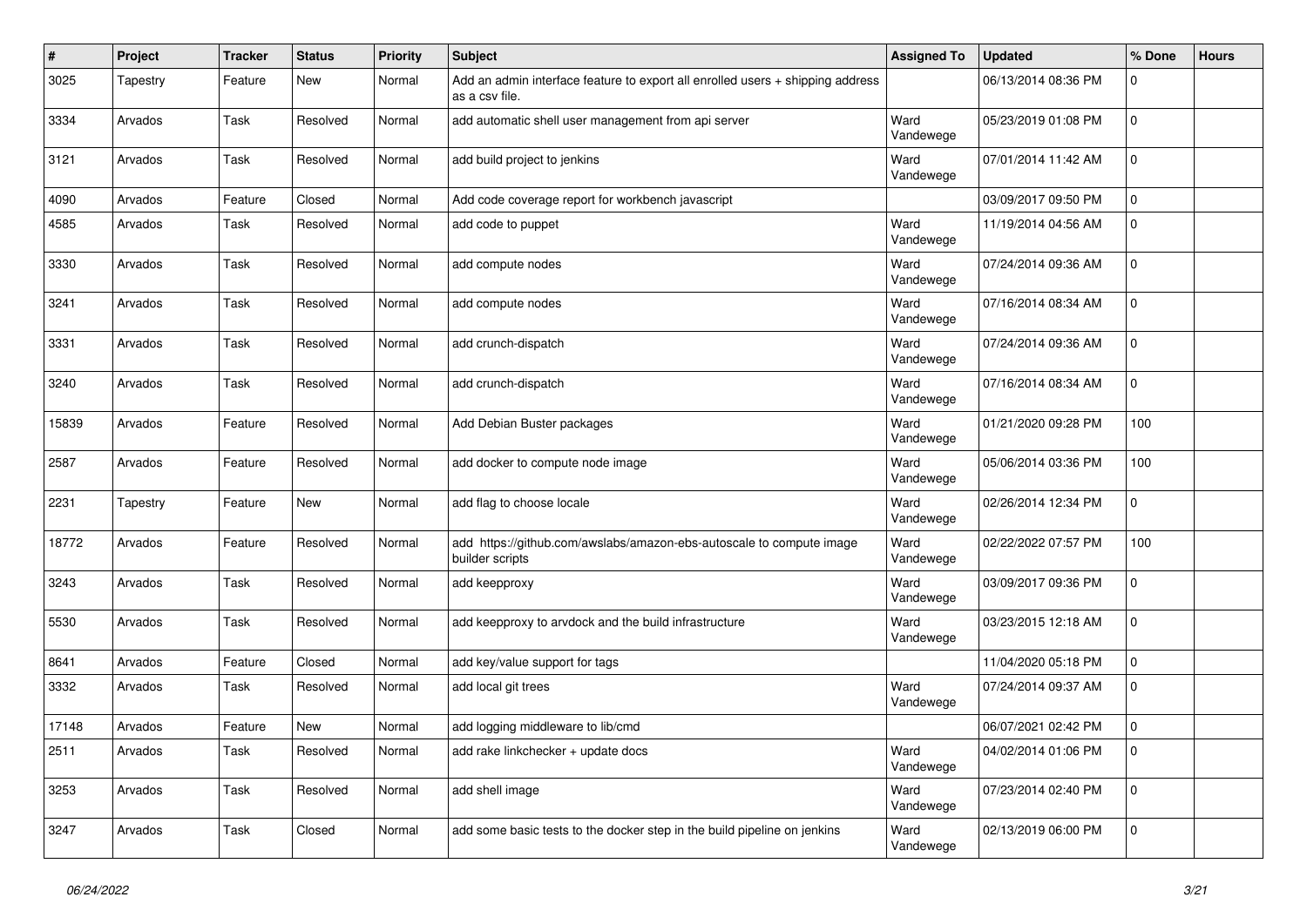| $\pmb{\#}$ | Project  | <b>Tracker</b> | <b>Status</b> | <b>Priority</b> | Subject                                                                                                        | <b>Assigned To</b>  | <b>Updated</b>      | % Done      | <b>Hours</b> |
|------------|----------|----------------|---------------|-----------------|----------------------------------------------------------------------------------------------------------------|---------------------|---------------------|-------------|--------------|
| 3131       | Arvados  | Task           | Resolved      | Normal          | add some doc about building and running our docker containers                                                  | Ward<br>Vandewege   | 07/01/2014 09:11 PM | $\Omega$    |              |
| 18970      | Arvados  | Feature        | New           | Normal          | Add support for publicly shared collections (anonymous user)                                                   |                     | 04/04/2022 03:17 PM | $\mathbf 0$ |              |
| 17944      | Arvados  | Feature        | Resolved      | Normal          | add vocabulary validation to controller                                                                        | Lucas Di<br>Pentima | 11/15/2021 03:15 PM | 100         |              |
| 3242       | Arvados  | Task           | Closed        | Normal          | add websockets server                                                                                          | Ward<br>Vandewege   | 11/01/2017 08:02 PM | $\Omega$    |              |
| 2445       | Arvados  | Story          | Resolved      | Normal          | add workbench notification for people who have not logged into a shell node                                    | Ward<br>Vandewege   | 05/23/2019 01:01 PM | $\mathbf 0$ |              |
| 2272       | Arvados  | Feature        | Resolved      | Normal          | Admin can run setup-new-user.rb equivalent with a nice form from workbench                                     | Radhika<br>Chippada | 04/09/2014 01:50 PM | 100         |              |
| 1519       | Tapestry | Bug            | Resolved      | Normal          | after promoting a user in the admin interface, tapestry should not redirect to<br>the user detail page         | Ward<br>Vandewege   | 09/23/2013 10:39 AM | $\Omega$    |              |
| 3844       | Arvados  | Task           | Resolved      | Normal          | Agressively close PUT connections when there are no writable volumes.                                          | Tom Clegg           | 04/30/2015 06:47 PM | $\Omega$    |              |
| 2529       | Tapestry | Task           | Resolved      | Normal          | Allow views and partials to be overridden by putting files in a specific location<br>on the server             | Phil Hodgson        | 04/04/2014 04:08 PM | $\Omega$    |              |
| 2469       | Arvados  | Task           | Resolved      | Normal          | alter existing logs table to support logging of changes                                                        | <b>Brett Smith</b>  | 04/08/2014 11:10 AM | $\Omega$    |              |
| 15320      | Arvados  | Feature        | New           | Normal          | [API] add integration test for new user signup                                                                 |                     | 07/06/2021 09:08 PM | $\Omega$    |              |
| 17995      | Arvados  | Feature        | Resolved      | Normal          | [api] add method to get collections where replication_confirmed <<br>replication_desired                       | Tom Clegg           | 11/16/2021 04:30 PM | 100         |              |
| 18001      | Arvados  | Feature        | Resolved      | Normal          | [api] add Users/UserNotifierEmailBcc config option                                                             | Ward<br>Vandewege   | 08/13/2021 07:39 PM | 100         |              |
| 14428      | Arvados  | Bug            | Closed        | Normal          | [api] after deleting a container object, it is impossible to fix/delete the<br>corresponding container request |                     | 12/18/2019 09:18 PM | $\Omega$    |              |
| 5989       | Arvados  | Bug            | Resolved      | Normal          | [API] API server repositories permissions list doesn't list repositories without<br>keys                       | <b>Brett Smith</b>  | 07/07/2015 09:23 PM | 100         |              |
| 10767      | Arvados  | Feature        | <b>New</b>    | Normal          | [API] [arvados-ws] remove all websockets and puma related code from the api<br>server codebase                 |                     | 07/06/2021 09:11 PM | $\mathbf 0$ |              |
| 10844      | Arvados  | Bug            | Resolved      | Normal          | [API] arv-keepdocker fails with undefined method trash_at_changed?                                             |                     | 01/09/2017 03:49 PM | $\mathbf 0$ |              |
| 4273       | Arvados  | Bug            | New           | Normal          | [API] as admin user, permission denied canceling a job (started by another<br>user)                            |                     | 07/07/2021 06:35 PM | $\Omega$    |              |
| 5834       | Arvados  | <b>Bug</b>     | Resolved      | Normal          | [API] Be careful about memory usage when responding to collections#index<br>queries                            | <b>Brett Smith</b>  | 05/02/2015 12:17 AM | 100         |              |
| 5988       | Arvados  | Bug            | Resolved      | Normal          | [API] can not create arvados repository                                                                        |                     | 05/15/2015 03:12 AM | 100         |              |
| 18205      | Arvados  | Feature        | New           | Normal          | [api] [cloud] add live compute instance price to container record                                              |                     | 06/15/2022 02:45 PM | $\mathbf 0$ |              |
| 6074       | Arvados  | Bug            | Resolved      | Normal          | [API] collections are being returned too slowly + NoMemoryError                                                | Tom Clegg           | 06/04/2015 09:14 PM | 100         |              |
| 18005      | Arvados  | <b>Bug</b>     | Resolved      | Normal          | [api] collection versioning regression                                                                         | Lucas Di<br>Pentima | 08/12/2021 01:04 PM | 100         |              |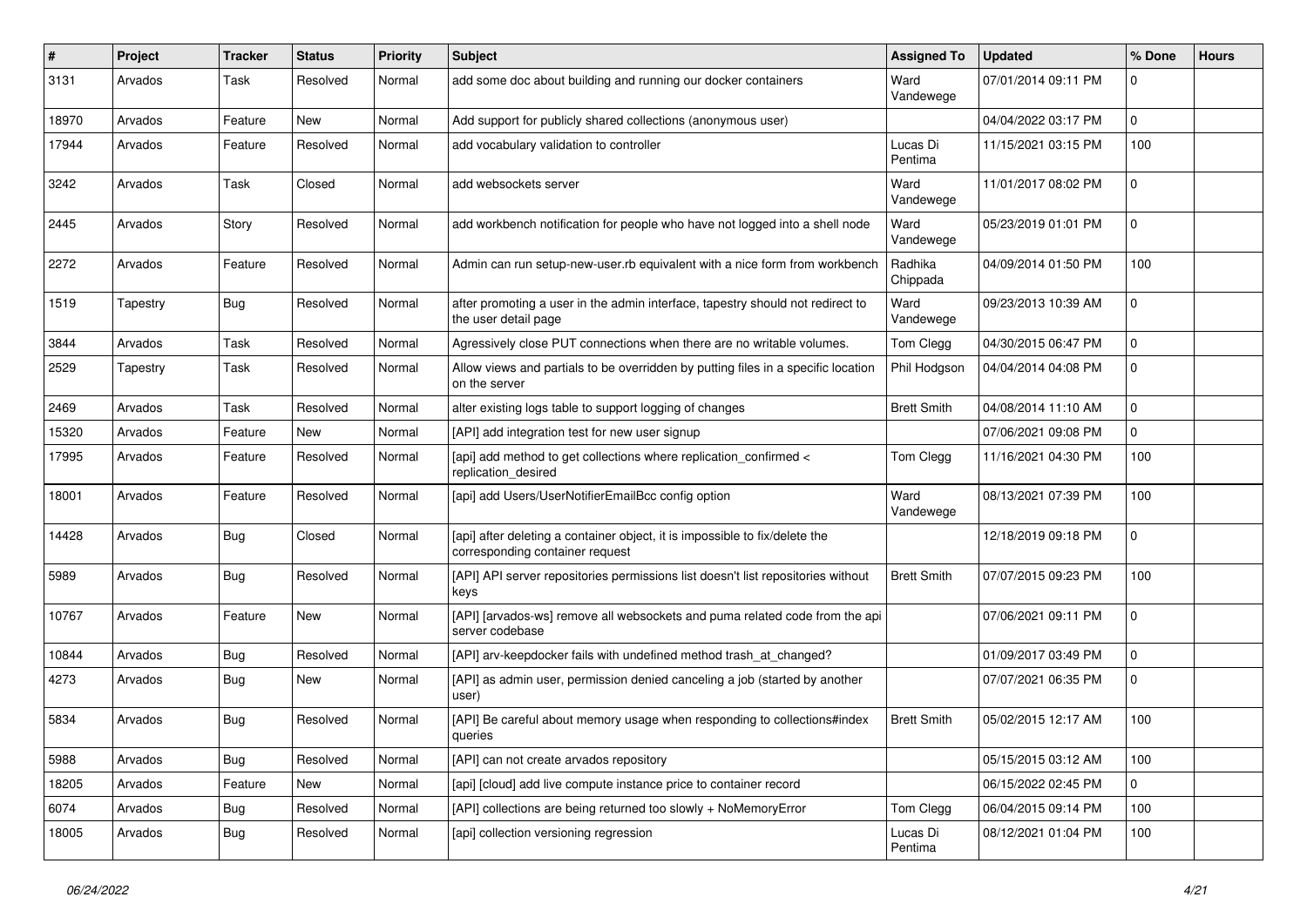| $\#$  | Project | <b>Tracker</b> | <b>Status</b> | <b>Priority</b> | <b>Subject</b>                                                                                                                                                                                                         | <b>Assigned To</b>  | <b>Updated</b>      | % Done      | <b>Hours</b> |
|-------|---------|----------------|---------------|-----------------|------------------------------------------------------------------------------------------------------------------------------------------------------------------------------------------------------------------------|---------------------|---------------------|-------------|--------------|
| 3153  | Arvados | Story          | Resolved      | Normal          | [API] Configuration option to automatically set up users (VM, repository,<br>invite)                                                                                                                                   | Radhika<br>Chippada | 08/24/2014 06:52 PM | 100         |              |
| 18936 | Arvados | Bug            | New           | Normal          | [api] [controller] remove reader token support                                                                                                                                                                         |                     | 06/22/2022 02:56 PM | $\Omega$    |              |
| 17314 | Arvados | Bug            | New           | Normal          | [API] [controller] [Workbench] 404 on foreign user UUID in admin interface                                                                                                                                             |                     | 07/06/2021 09:08 PM | $\Omega$    |              |
| 7312  | Arvados | Bug            | <b>New</b>    | Normal          | [API] CSS+images missing on login_failure.html                                                                                                                                                                         |                     | 07/07/2021 06:28 PM | 0           |              |
| 15716 | Arvados | Bug            | Resolved      | Normal          | [api] deleting all keep_service records results in 422 error on subsequent<br>request for keep_service list                                                                                                            | Lucas Di<br>Pentima | 01/21/2020 09:26 PM | 100         |              |
| 4767  | Arvados | Bug            | New           | Normal          | [API] Discovery doc should fix its incorrect "list" method description to be<br>identical to "index"                                                                                                                   |                     | 07/07/2021 06:31 PM | $\Omega$    |              |
| 3890  | Arvados | Bug            | Resolved      | Normal          | [API] dots (and probably other valid characters) are being stripped from git<br>repository names. The name field in the output of arv<br>repository get_all_permissions is wrong (it strips characters that are valid) |                     | 09/24/2014 02:01 PM | $\Omega$    |              |
| 5304  | Arvados | Bug            | Resolved      | Normal          | [API] filters incorrectly exclude results for records with null value in filtered<br>field                                                                                                                             | Radhika<br>Chippada | 03/11/2015 04:52 PM | 100         |              |
| 12791 | Arvados | Bug            | <b>New</b>    | Normal          | [API] fix race between arrival of trash time and next sweep                                                                                                                                                            |                     | 07/06/2021 09:11 PM | $\Omega$    |              |
| 12762 | Arvados | <b>Bug</b>     | Resolved      | Normal          | [API] fix SafeYAML warning                                                                                                                                                                                             | Lucas Di<br>Pentima | 11/13/2018 09:02 PM | 100         |              |
| 13188 | Arvados | <b>Bug</b>     | Duplicate     | Normal          | [API] get rid of warning: Called 'load' without the safe option                                                                                                                                                        |                     | 09/12/2018 04:49 PM | $\mathbf 0$ |              |
| 17424 | Arvados | Bug            | <b>New</b>    | Normal          | [API] group contents endpoint edge cases with filter on uuid                                                                                                                                                           |                     | 03/08/2021 08:48 PM | 0           |              |
| 18676 | Arvados | Bug            | Resolved      | Normal          | [api] handle anonymous token like system root token, removing need for db<br>record                                                                                                                                    | Ward<br>Vandewege   | 03/24/2022 07:28 PM | 100         |              |
| 15318 | Arvados | Feature        | Resolved      | Normal          | [API] Include X-Request-Id value in every RailsAPI error message                                                                                                                                                       | Lucas Di<br>Pentima | 01/21/2020 09:22 PM | 100         |              |
| 3769  | Arvados | <b>Bug</b>     | Resolved      | Normal          | [API] In crunch-dispatch, throttle by bytes_per_minute or _node_minute                                                                                                                                                 | Peter Amstutz       | 10/03/2014 12:14 AM | 100         |              |
| 18590 | Arvados | Bug            | Resolved      | Normal          | [api] invalid value in discovery doc                                                                                                                                                                                   | Ward<br>Vandewege   | 03/24/2022 07:28 PM | 100         |              |
| 7127  | Arvados | Feature        | <b>New</b>    | Normal          | [API] Job log cleaner should not clean logs when the job's log is the empty<br>collection                                                                                                                              |                     | 07/07/2021 06:28 PM | $\Omega$    |              |
| 16928 | Arvados | Bug            | Resolved      | Normal          | [api] [login federation] lots of 'Warning: received non-boolean messages' in<br>the logs                                                                                                                               | Tom Clegg           | 10/08/2020 02:39 PM | 100         |              |
| 15319 | Arvados | Feature        | Resolved      | Normal          | [API] make rails stacktraces more useful, and correlate them with a requestID<br>ideally in a json struct. See if we can expose that in the rails logs that way, or<br>via journal, or something else?                 | Lucas Di<br>Pentima | 01/21/2020 09:22 PM | 100         |              |
| 4887  | Arvados | Bug            | Resolved      | Normal          | [API] Make sure the local dns records for old compute nodes are updated if<br>there's a conflict with a new compute node                                                                                               | Ward<br>Vandewege   | 12/31/2014 08:02 PM | 100         |              |
| 5926  | Arvados | Feature        | Resolved      | Normal          | [API] MAX SLOTS should be a configuration value (app/models/node.rb)                                                                                                                                                   | Ward<br>Vandewege   | 05/06/2015 08:21 PM | 100         |              |
| 14516 | Arvados | <b>Bug</b>     | Resolved      | Normal          | [api] merged account usernames should be taken into account when<br>calculating the next available username                                                                                                            | Ward<br>Vandewege   | 11/20/2018 06:56 PM | $\mathbf 0$ |              |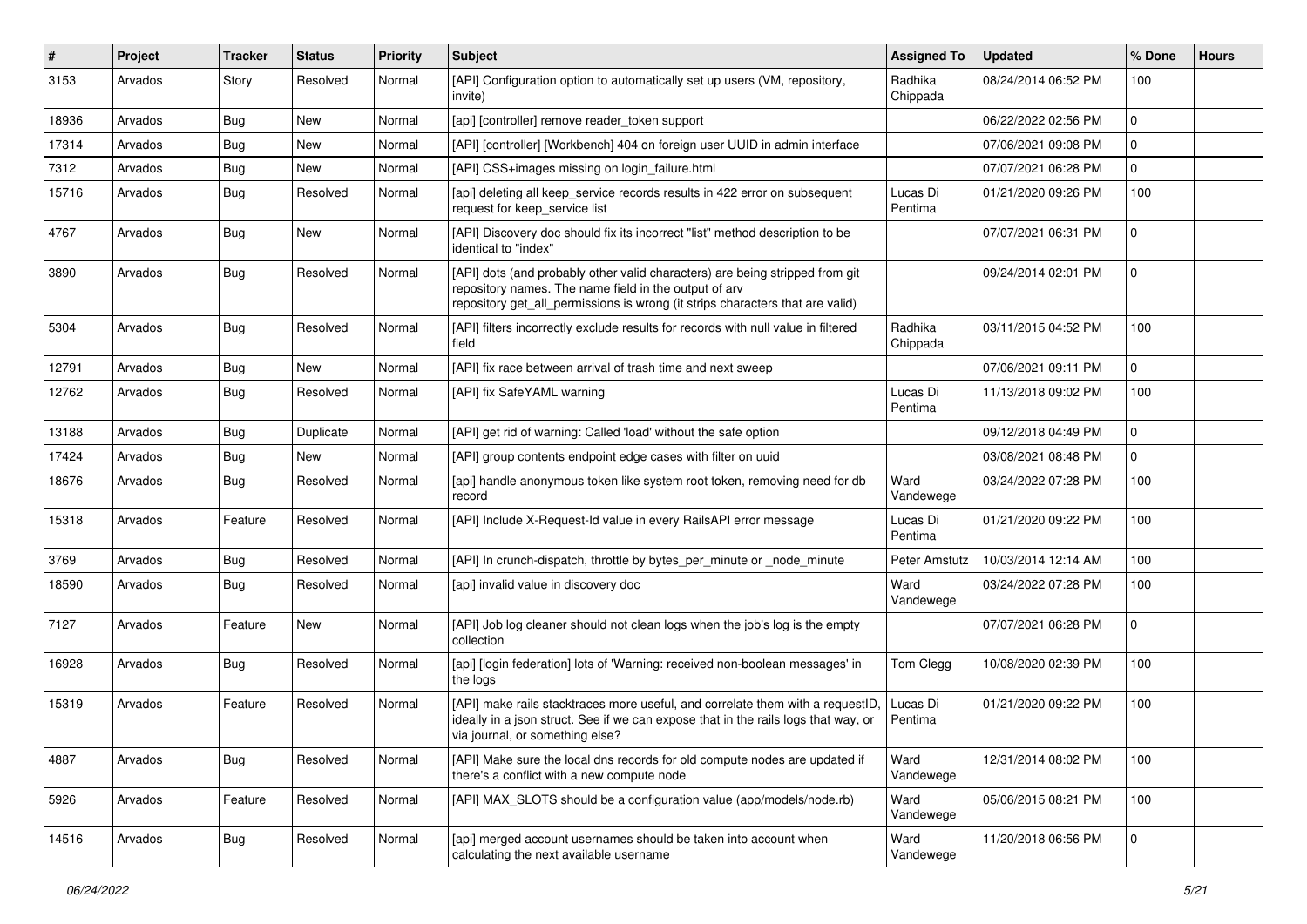| #     | Project | Tracker    | <b>Status</b> | <b>Priority</b> | Subject                                                                                                                                                 | <b>Assigned To</b> | <b>Updated</b>      | % Done         | <b>Hours</b> |
|-------|---------|------------|---------------|-----------------|---------------------------------------------------------------------------------------------------------------------------------------------------------|--------------------|---------------------|----------------|--------------|
| 5026  | Arvados | Bug        | Closed        | Normal          | [API] Prohibit leaving jobs in an inconsistent state (e.g., state=queued with<br>non-null log or output)                                                |                    | 12/31/2019 08:31 PM | $\Omega$       |              |
| 9019  | Arvados | Story      | Closed        | Normal          | [API] Relax Job.ensure no collection uuids in script params                                                                                             |                    | 01/21/2020 07:16 PM | $\Omega$       |              |
| 18862 | Arvados | Bug        | New           | Normal          | [api] remove replay_job_log rake task                                                                                                                   |                    | 03/14/2022 03:43 PM | $\Omega$       |              |
| 18016 | Arvados | Bug        | New           | Normal          | [api] remove unused last_used_at and last_used_by_ip_address columns on<br>api_client_authorizations table                                              |                    | 08/12/2021 02:52 PM | $\mathbf 0$    |              |
| 17953 | Arvados | Story      | New           | Normal          | [api] Remove unused "node" object                                                                                                                       |                    | 11/23/2021 09:28 PM | $\Omega$       |              |
| 18008 | Arvados | Bug        | New           | Normal          | [api] regid not always being recorded in the api server log                                                                                             |                    | 08/11/2021 05:06 PM | $\Omega$       |              |
| 17094 | Arvados | Bug        | Resolved      | Normal          | [api] script/rails is broken with 'cannot load such file --<br>rails/commands/console'                                                                  | Ward<br>Vandewege  | 11/06/2020 02:50 PM | 100            |              |
| 14457 | Arvados | Feature    | New           | Normal          | [api] send e-mail notification to user when their arvados account is activated                                                                          |                    | 07/06/2021 09:09 PM | $\Omega$       |              |
| 3156  | Arvados | Task       | Resolved      | Normal          | [API] Send e-mail to admin the first time a user's profile data is saved                                                                                |                    | 08/11/2014 12:18 PM | $\Omega$       |              |
| 18562 | Arvados | Bug        | Resolved      | Normal          | [api] should not change the preemptible flag across the board                                                                                           | Tom Clegg          | 03/24/2022 07:28 PM | 100            |              |
| 6098  | Arvados | Bug        | Resolved      | Normal          | [API] slow search? SQL query                                                                                                                            | Tom Clegg          | 06/11/2015 01:43 PM | 100            |              |
| 7166  | Arvados | <b>Bug</b> | New           | Normal          | [API] specifying an invalid filter should result in an error                                                                                            |                    | 07/07/2021 06:28 PM | $\Omega$       |              |
| 17994 | Arvados | Feature    | Resolved      | Normal          | [api] storage class fields should be supported in filters                                                                                               | Tom Clegg          | 11/16/2021 04:30 PM | 100            |              |
| 18013 | Arvados | Bug        | Resolved      | Normal          | [api] the rake tasks db:check_long_lived_tokens and db:fix_long_lived_tokens<br>should take API.MaxTokenLifeTime into account                           | Ward<br>Vandewege  | 11/16/2021 04:30 PM | 100            |              |
| 7709  | Arvados | Feature    | Resolved      | Normal          | [API] Upgrade API server to Rails 4.2                                                                                                                   | Tom Clegg          | 04/28/2017 04:53 PM | 100            |              |
| 6076  | Arvados | Bug        | New           | Normal          | [API] walk api server installations and ensure modified_at for collections is<br>unique + ensure modified_at is enforced to be unique at the api level. |                    | 07/07/2021 06:29 PM | $\Omega$       |              |
| 19011 | Arvados | Bug        | Resolved      | Normal          | [api/wb1] nokogiri bump                                                                                                                                 | Ward<br>Vandewege  | 05/26/2022 06:16 PM | 100            |              |
| 6610  | Arvados | Bug        | Resolved      | Normal          | [API] [Webshell] shell accounts should be created even if the user has not<br>added an SSH key                                                          | Tom Clegg          | 07/15/2015 09:09 PM | 100            |              |
| 18564 | Arvados | Feature    | New           | Normal          | [art] run jenkins release build steps with a set of parameters                                                                                          |                    | 06/08/2022 03:20 PM | $\Omega$       |              |
| 18300 | Arvados | Story      | Resolved      | Normal          | [art] Write script for Redmine that associates tickets with a release                                                                                   | Ward<br>Vandewege  | 03/02/2022 02:43 PM | 100            |              |
| 17503 | Arvados | Bug        | Resolved      | Normal          | arvados-client deduplication-report paper cuts                                                                                                          | Ward<br>Vandewege  | 05/13/2021 03:11 PM | 100            |              |
| 17682 | Arvados | Bug        | Resolved      | Normal          | [arvados-client] shell stutter                                                                                                                          | Tom Clegg          | 11/16/2021 04:48 PM | 100            |              |
| 17530 | Arvados | <b>Bug</b> | Resolved      | Normal          | [arvados-client] when ARVADOS_API_HOST/TOKEN are not set, error out<br>quickly                                                                          | Nico César         | 05/13/2021 03:18 PM | 100            |              |
| 15045 | Arvados | <b>Bug</b> | Resolved      | Normal          | [arvados-cloud-dispatch] commit<br>115cbd6482632c47fdcbbbe4abc9543e7e8e30ec breaks API host loading                                                     |                    | 12/18/2019 09:03 PM | $\overline{0}$ |              |
| 17333 | Arvados | Bug        | Resolved      | Normal          | arvados-cwl-runner does not validate that project-uuid is valid, and returns<br>confusing error message if not                                          | Peter Amstutz      | 07/07/2021 09:17 PM | 100            |              |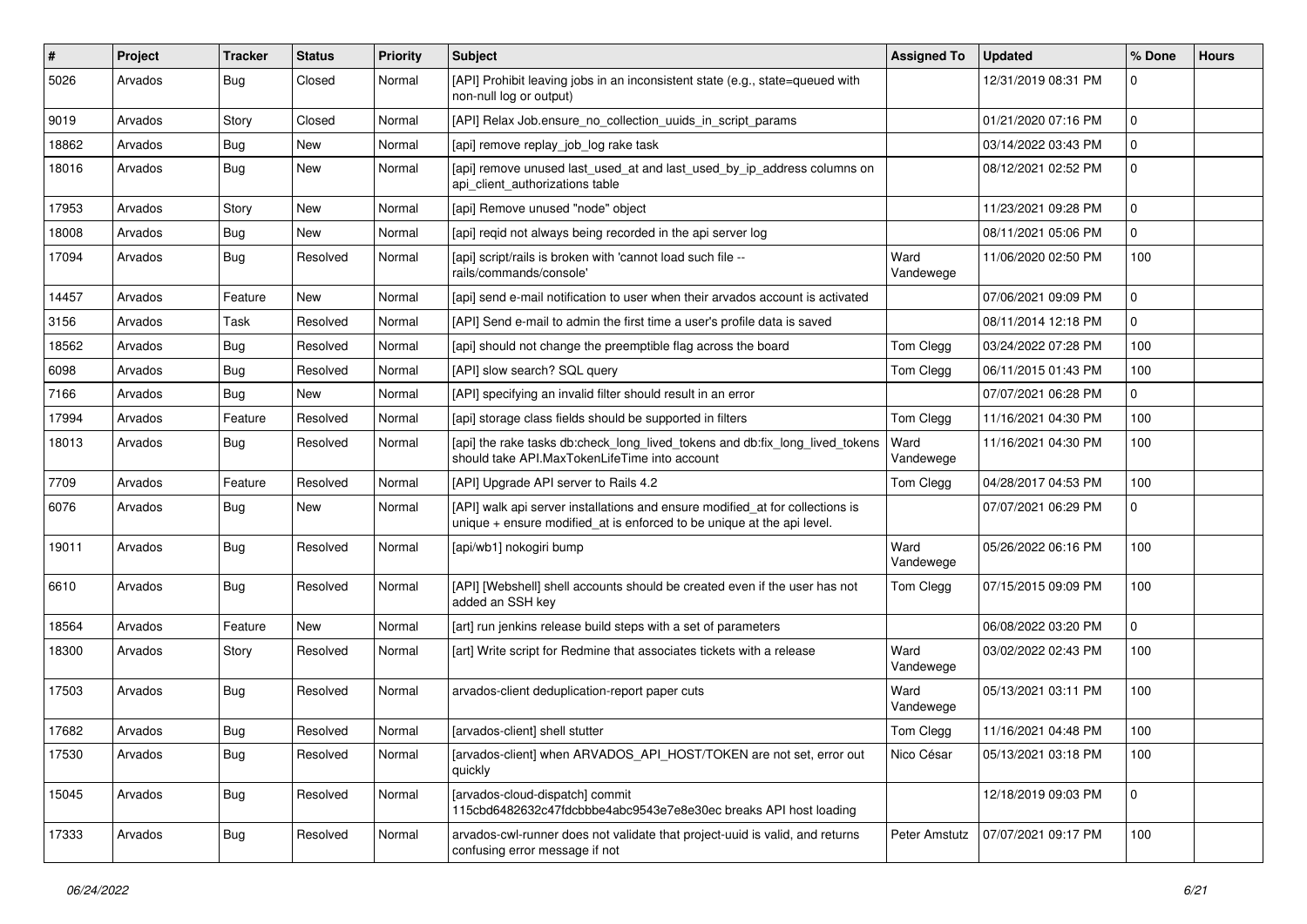| $\vert$ # | Project | Tracker    | <b>Status</b> | <b>Priority</b> | <b>Subject</b>                                                                                                          | <b>Assigned To</b>  | <b>Updated</b>      | % Done      | <b>Hours</b> |
|-----------|---------|------------|---------------|-----------------|-------------------------------------------------------------------------------------------------------------------------|---------------------|---------------------|-------------|--------------|
| 11068     | Arvados | Bug        | Resolved      | Normal          | [Arvados-CWL-runner] need better error message when there are issues<br>getting the docker image                        | Peter Amstutz       | 09/26/2017 02:06 AM | 100         |              |
| 17340     | Arvados | <b>Bug</b> | Resolved      | Normal          | [arvados-dispatch-cloud] needs to respect ReserveExtraRAM config<br>parameter                                           | Ward<br>Vandewege   | 02/07/2021 03:50 PM | 100         |              |
| 15707     | Arvados | <b>Bug</b> | Resolved      | Normal          | [arvados-dispatch-cloud] should not include "on hold" containers in "queued"<br>metrics                                 | Tom Clegg           | 01/22/2020 02:09 PM | 100         |              |
| 16997     | Arvados | <b>Bug</b> | Resolved      | Normal          | arvados-server config-check doesn't sort Containers/InstanceTypes                                                       | Tom Clegg           | 11/16/2021 04:47 PM | 100         |              |
| 18385     | Arvados | <b>Bug</b> | New           | Normal          | arvados-server config-dump   arvados-server config-check -config=- spurious<br>warnings                                 |                     | 11/16/2021 09:06 PM | $\Omega$    |              |
| 11070     | Arvados | <b>Bug</b> | Resolved      | Normal          | [arvados-ws] job logs are not being updated in real time                                                                | Tom Clegg           | 02/15/2017 05:08 PM | 100         |              |
| 10765     | Arvados | Feature    | Resolved      | Normal          | [arvados-ws] switch our test infrastructure over to arvados-ws                                                          |                     | 05/16/2017 06:34 PM | $\mathbf 0$ |              |
| 10764     | Arvados | Feature    | Resolved      | Normal          | [arvados-ws] Write unit tests                                                                                           | Tom Clegg           | 03/01/2017 08:14 PM | 100         |              |
| 16958     | Arvados | Bug        | Closed        | Normal          | [arvbox] api server startup is unreliable                                                                               | Ward<br>Vandewege   | 10/07/2020 12:59 PM | $\Omega$    |              |
| 10763     | Arvados | Feature    | Resolved      | Normal          | [arvbox] [arvados-ws] Make arvbox use the new arvados-ws                                                                |                     | 08/01/2018 04:19 PM | $\Omega$    |              |
| 10565     | Arvados | <b>Bug</b> | Resolved      | Normal          | [arvbox] build is broken                                                                                                | Peter Amstutz       | 11/29/2016 08:42 PM | $\mathbf 0$ |              |
| 18313     | Arvados | <b>Bug</b> | Resolved      | Normal          | [arvbox] should use our standard golang version for bootstrapping                                                       | Ward<br>Vandewege   | 11/23/2021 04:12 PM | 100         |              |
| 16853     | Arvados | <b>Bug</b> | New           | Normal          | [arvbox] various bugs                                                                                                   |                     | 09/18/2020 08:55 PM | $\Omega$    |              |
| 17962     | Arvados | Bug        | Resolved      | Normal          | [arv-copy] blows up when copying a project with a registered workflow in it                                             | Peter Amstutz       | 11/18/2021 03:47 PM | 100         |              |
| 17960     | Arvados | <b>Bug</b> | Resolved      | Normal          | [arv-copy] document ability to copy projects                                                                            | Peter Amstutz       | 11/16/2021 04:28 PM | 100         |              |
| 18247     | Arvados | Bug        | Resolved      | Normal          | [arv] faraday gem warnings on Ruby 2.7+                                                                                 | Ward<br>Vandewege   | 10/06/2021 01:52 PM | 100         |              |
| 17983     | Arvados | <b>Bug</b> | Resolved      | Normal          | [arv-mount] 2.2.1 deadlock when --read-write and --collection is specified                                              | Peter Amstutz       | 08/18/2021 02:13 PM | 100         |              |
| 2831      | Arvados | <b>Bug</b> | Resolved      | Normal          | arv-mount bugfixes                                                                                                      | Ward<br>Vandewege   | 05/16/2014 11:55 AM | 100         |              |
| 17589     | Arvados | Bug        | Resolved      | Normal          | [arv-mount] hangs on Is keep/home/, slowly increasing memory                                                            | Peter Amstutz       | 05/14/2021 01:51 PM | 100         |              |
| 17942     | Arvados | Bug        | New           | Normal          | [arv-mount] requests manifest text multiple times when mounting collection                                              |                     | 08/09/2021 03:41 PM | $\Omega$    |              |
| 17765     | Arvados | <b>Bug</b> | Duplicate     | Normal          | [arv-put] assumes text only input when reading from stdin                                                               |                     | 06/08/2021 06:08 PM | $\mathbf 0$ |              |
| 17764     | Arvados | Bug        | New           | Normal          | [arv-put] progress update does not refresh frequently enough                                                            |                     | 07/06/2021 09:08 PM | $\Omega$    |              |
| 16426     | Arvados | <b>Bug</b> | New           | Normal          | [arv-put] should calculate (worst case) manifest size up front before upload,<br>and abort when it is too large         |                     | 07/06/2021 09:08 PM | $\Omega$    |              |
| 14900     | Arvados | Bug        | Closed        | Normal          | [arv-put] when reusing a local cache, arv-put does not check if the blocks exist<br>and blindly creates the collection  | Lucas Di<br>Pentima | 05/21/2019 10:27 PM | 100         |              |
| 3005      | Arvados | <b>Bug</b> | Resolved      | Normal          | arv-run-pipeline-instance should not keep trying to create jobs when the API<br>server returns an error on job creation |                     | 06/10/2014 03:11 PM | 100         |              |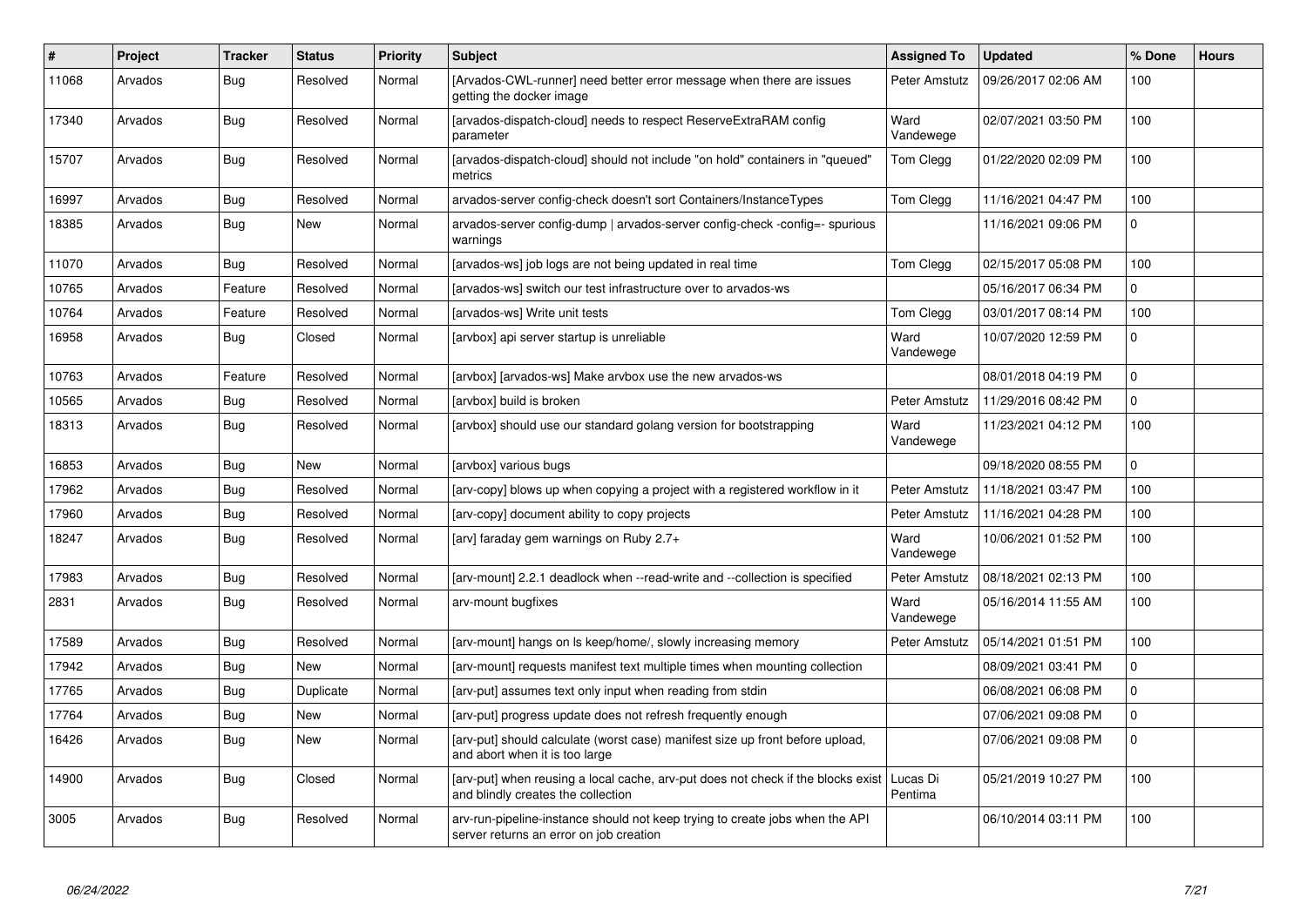| $\#$  | Project  | <b>Tracker</b> | <b>Status</b> | <b>Priority</b> | <b>Subject</b>                                                                                                                                      | <b>Assigned To</b> | <b>Updated</b>      | % Done      | <b>Hours</b> |
|-------|----------|----------------|---------------|-----------------|-----------------------------------------------------------------------------------------------------------------------------------------------------|--------------------|---------------------|-------------|--------------|
| 4050  | Tapestry | Feature        | Resolved      | Normal          | As a participant, I can choose to reveal my real name on my public profile. I<br>can also remove my real name from my public profile.               | Ward<br>Vandewege  | 10/21/2014 05:55 PM | 100         |              |
| 1384  | Tapestry | Feature        | New           | Normal          | As a participant, I can remove traitwise survey results from my public profile                                                                      |                    | 10/28/2013 04:51 PM | 0           |              |
| 1385  | Tapestry | Feature        | New           | Normal          | As a participant, I can see a list of datasets contributed by 3rd party studies,<br>which I can inspect (download) and release to my public profile |                    | 10/28/2013 04:52 PM | 0           |              |
| 2585  | Arvados  | Task           | Resolved      | Normal          | ask misha to run his code on his shell node rather than gr1hi                                                                                       | Ward<br>Vandewege  | 04/15/2014 11:29 AM | 0           |              |
| 1520  | Tapestry | <b>Bug</b>     | New           | Normal          | auto-enrollment feature should be configurable                                                                                                      | Ward<br>Vandewege  | 09/20/2013 01:33 PM | 0           |              |
| 3335  | Arvados  | Task           | Resolved      | Normal          | automatically create admin user and populate shell container with it.                                                                               | Ward<br>Vandewege  | 05/23/2019 01:08 PM | 0           |              |
| 9963  | Arvados  | Task           | Resolved      | Normal          | bring our fpm fork in line with latest head                                                                                                         | Ward<br>Vandewege  | 02/04/2019 03:44 PM | 0           |              |
| 2545  | Tapestry | Bug            | New           | Normal          | broken links on /admin/removal requests                                                                                                             |                    | 04/07/2014 01:29 PM | 0           |              |
| 17159 | Arvados  | Bug            | New           | Normal          | [build] make build-packages-python-ruby run on a Jenkins satellite                                                                                  |                    | 11/23/2020 04:25 PM | $\Omega$    |              |
| 16833 | Arvados  | <b>Bug</b>     | Resolved      | Normal          | [build] replace python-epydoc in our build environment                                                                                              | Ward<br>Vandewege  | 10/07/2020 02:12 AM | 100         |              |
| 18843 | Arvados  | Bug            | Resolved      | Normal          | bump containerd                                                                                                                                     | Ward<br>Vandewege  | 03/24/2022 07:28 PM | 100         |              |
| 18838 | Arvados  | Bug            | Resolved      | Normal          | bump nokogiri                                                                                                                                       | Ward<br>Vandewege  | 03/24/2022 07:28 PM | 100         |              |
| 7465  | Tapestry | Bug            | Resolved      | Normal          | canceling link on OH integration redirects<br>to https://my-dev.pgp-hms.org/auth/open-humans/callback?error=access_den<br>ied which throws a 500    |                    | 10/28/2015 01:34 PM | 100         |              |
| 18976 | Arvados  | Bug            | Resolved      | Normal          | [c-d-l] depends on arv-mount                                                                                                                        | Ward<br>Vandewege  | 04/13/2022 03:29 PM | 100         |              |
| 9411  | Tapestry | Support        | New           | Normal          | Change 30 day release window to 31 days                                                                                                             |                    | 06/15/2016 04:14 PM | 0           |              |
| 2419  | Tapestry | Feature        | Resolved      | Normal          | ci.curoverse.com automatically runs user model tests                                                                                                | Ward<br>Vandewege  | 04/04/2014 04:01 PM | 0           |              |
| 18264 | Arvados  | <b>Bug</b>     | Resolved      | Normal          | [CI] simplify the way we run the CWL tests                                                                                                          | Ward<br>Vandewege  | 03/24/2022 07:28 PM | 100         |              |
| 6569  | Arvados  | Task           | Resolved      | Normal          | clean up and test arvados/jobs image                                                                                                                | Ward<br>Vandewege  | 07/10/2015 08:20 PM | 0           |              |
| 16468 | Arvados  | Bug            | Resolved      | Normal          | clean up packer build image for jenkins federation tests                                                                                            | Ward<br>Vandewege  | 08/04/2020 08:52 PM | $\mathbf 0$ |              |
| 16464 | Arvados  | Bug            | Resolved      | Normal          | clean up packer build image for jenkins package building                                                                                            | Ward<br>Vandewege  | 08/04/2020 08:53 PM | $\mathbf 0$ |              |
| 18292 | Arvados  | <b>Bug</b>     | New           | Normal          | [cleanup] remove AssignNodeHostname from the configuration. Also from the<br>documentation.                                                         |                    | 10/22/2021 09:24 PM | $\mathbf 0$ |              |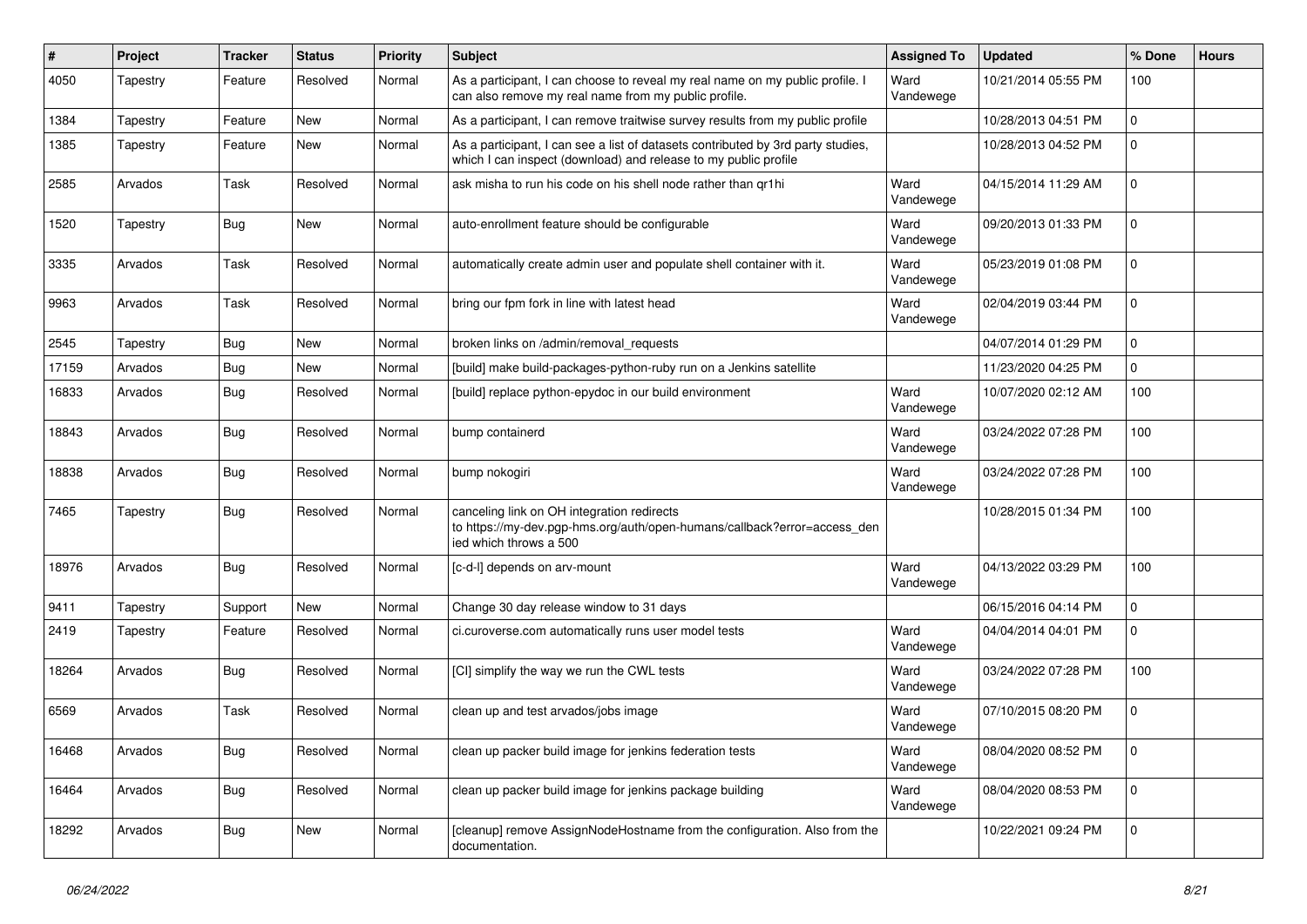| ∦     | Project | <b>Tracker</b> | <b>Status</b> | <b>Priority</b> | <b>Subject</b>                                                                                                                                  | <b>Assigned To</b>  | <b>Updated</b>      | % Done      | <b>Hours</b> |
|-------|---------|----------------|---------------|-----------------|-------------------------------------------------------------------------------------------------------------------------------------------------|---------------------|---------------------|-------------|--------------|
| 16950 | Arvados | Feature        | Resolved      | Normal          | [cli] add costanalyzer to arvados-client                                                                                                        | Ward<br>Vandewege   | 05/13/2021 03:04 PM | 100         |              |
| 16566 | Arvados | <b>Bug</b>     | New           | Normal          | [cli] can't create a token when using a token created with<br>create superuser token.rb                                                         |                     | 07/06/2021 09:08 PM | 0           |              |
| 18995 | Arvados | Bug            | Resolved      | Normal          | code cleanup                                                                                                                                    | Ward<br>Vandewege   | 05/26/2022 06:18 PM | 100         |              |
| 2741  | Arvados | Task           | Resolved      | Normal          | code review of 2681-new-inactive-user-notification branch                                                                                       | Tom Clegg           | 06/03/2014 12:29 AM | 0           |              |
| 2839  | Arvados | <b>Bug</b>     | Resolved      | Normal          | collection log links broken in workbench                                                                                                        |                     | 05/21/2014 01:01 PM | 0           |              |
| 19164 | Arvados | Feature        | Resolved      | Normal          | [compute image builder] [AWS] add flag for public IP association                                                                                | Ward<br>Vandewege   | 05/31/2022 06:16 PM | 100         |              |
| 17745 | Arvados | Bug            | <b>New</b>    | Normal          | [config] arvados-server config-dump with ec2 driver has confusing output                                                                        |                     | 07/06/2021 09:08 PM | 0           |              |
| 15232 | Arvados | Bug            | Resolved      | Normal          | [config] BlobSigningTTL should be expressable with a suffix                                                                                     | Tom Clegg           | 05/21/2019 10:27 PM | 100         |              |
| 18983 | Arvados | Bug            | Resolved      | Normal          | [config-check] should warn when LocalKeepBlobBuffersPerVCPU will be<br>ignored                                                                  | Tom Clegg           | 05/20/2022 04:41 PM | 100         |              |
| 18937 | Arvados | Feature        | <b>New</b>    | Low             | [config] simplify AnonymousUserToken configuration                                                                                              |                     | 06/22/2022 02:55 PM | 0           |              |
| 18563 | Arvados | Bug            | New           | Normal          | [config] simplify/streamline InternalURLs/ExternalURL situation                                                                                 |                     | 06/07/2022 09:07 PM | $\Omega$    |              |
| 18863 | Arvados | Feature        | New           | Normal          | [controller] add background job to clean up old container log records                                                                           |                     | 06/22/2022 02:55 PM | 0           |              |
| 16133 | Arvados | Bug            | Resolved      | Normal          | [controller] add loop prevention to federation lookups in new code path                                                                         | Tom Clegg           | 02/12/2020 04:17 PM | 100         |              |
| 18009 | Arvados | Bug            | New           | Normal          | [controller] always returns an empty "unsigned_manifest_text" field for<br>collections                                                          |                     | 08/11/2021 05:15 PM | 0           |              |
| 17785 | Arvados | <b>Bug</b>     | Resolved      | Normal          | [controller/api] "Forbidden: this API client cannot manipulate other clients'<br>access tokens." on federated login clusters (2.2.0 regression) | Lucas Di<br>Pentima | 03/24/2022 07:28 PM | 100         |              |
| 18488 | Arvados | <b>Bug</b>     | Resolved      | Normal          | [controller] does not release pg_advisory_lock(\$1) when it fails to start                                                                      |                     | 12/03/2021 03:55 PM | 100         |              |
| 18243 | Arvados | <b>Bug</b>     | Closed        | Normal          | [controller] Error: json: cannot unmarshal number into Go struct field<br>ContainerRequest.items.command of type string                         | Peter Amstutz       | 10/07/2021 02:48 PM | 0           |              |
| 18487 | Arvados | Bug            | Resolved      | Normal          | controller fails to start when vocab properties file is invalid (e.g. duplicate<br>synonyms)                                                    | Lucas Di<br>Pentima | 03/24/2022 07:28 PM | 100         |              |
| 16134 | Arvados | Bug            | Resolved      | Normal          | [controller] handle unreachable federation peer better                                                                                          |                     | 02/10/2020 03:16 PM | 0           |              |
| 17926 | Arvados | <b>Bug</b>     | Resolved      | Normal          | [controller] lib/pq 1.3.0 does not handle stale db connections properly (Aurora<br>RDS)                                                         | Ward<br>Vandewege   | 07/21/2021 02:25 PM | 100         |              |
| 16913 | Arvados | Bug            | Resolved      | Normal          | [controller] logout error in federation configuration with login controller                                                                     | Peter Amstutz       | 10/07/2020 02:11 AM | 100         |              |
| 17940 | Arvados | Bug            | New           | Normal          | [controller] memory management issues                                                                                                           |                     | 08/09/2021 03:40 PM | l 0         |              |
| 17217 | Arvados | Feature        | Resolved      | Normal          | [controller] move blob signature calculation from api to controller                                                                             | Tom Clegg           | 11/16/2021 04:25 PM | 100         |              |
| 17681 | Arvados | Bug            | New           | Normal          | [controller] seems to have a really long timeout for its db connection                                                                          |                     | 06/08/2021 05:52 PM | $\mathbf 0$ |              |
| 18944 | Arvados | Feature        | New           | Normal          | [controller] should log the user uuid used for the request                                                                                      |                     | 06/22/2022 03:32 PM | 0           |              |
| 18896 | Arvados | Feature        | Resolved      | Normal          | [controller] should log the uuids of all tokens for each request                                                                                | Ward<br>Vandewege   | 03/29/2022 07:48 PM | 100         |              |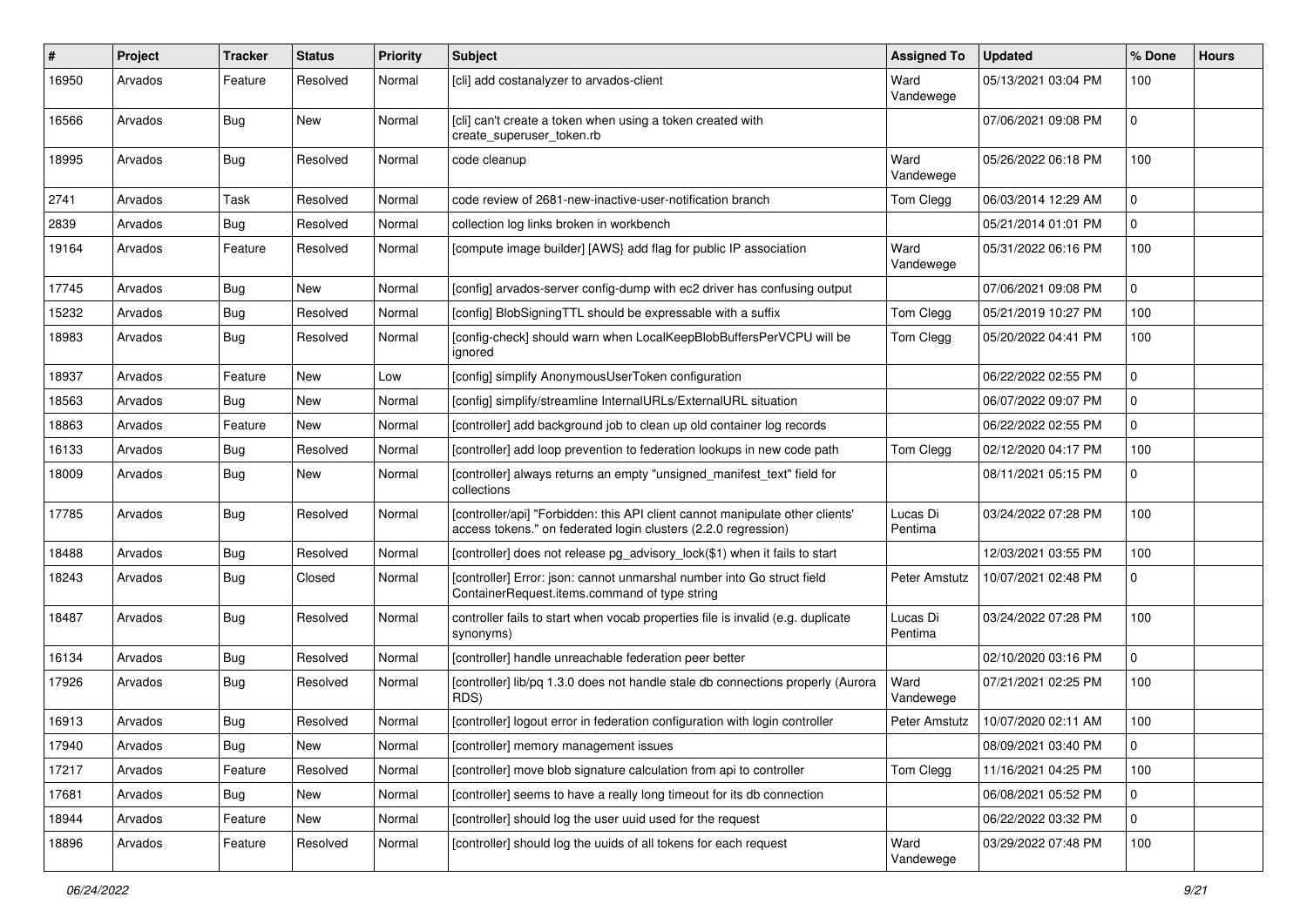| #     | Project | Tracker    | <b>Status</b> | <b>Priority</b> | Subject                                                                                                             | <b>Assigned To</b>  | <b>Updated</b>      | % Done         | <b>Hours</b> |
|-------|---------|------------|---------------|-----------------|---------------------------------------------------------------------------------------------------------------------|---------------------|---------------------|----------------|--------------|
| 19057 | Arvados | <b>Bug</b> | New           | Normal          | [controller] should not allow adding the same user to a VM more than one<br>time                                    |                     | 06/22/2022 02:53 PM | 0              |              |
| 18989 | Arvados | Bug        | Closed        | Normal          | [controller] TLS/insecure config value should be in exported config                                                 |                     | 04/12/2022 07:45 PM | $\mathbf 0$    |              |
| 17841 | Arvados | Feature    | Resolved      | Normal          | [costanalyzer] add container duration to totals                                                                     | Ward<br>Vandewege   | 11/16/2021 04:28 PM | 100            |              |
| 17187 | Arvados | Feature    | Resolved      | Normal          | [costanalyzer] feature improvements                                                                                 | Ward<br>Vandewege   | 05/13/2021 03:06 PM | 100            |              |
| 17695 | Arvados | Feature    | In Progress   | Normal          | [costanalyzer] make an accurate report for spot instances on AWS                                                    |                     | 09/22/2021 08:47 PM | 0              |              |
| 17717 | Arvados | Feature    | Resolved      | Normal          | [costanalyzer] should be able to do its thing for all computation between 2<br>timestamps                           | Ward<br>Vandewege   | 11/16/2021 04:27 PM | 100            |              |
| 17706 | Arvados | Bug        | Resolved      | Normal          | [costanalyzer] should handle container requests in Uncommitted state<br>gracefully                                  | Ward<br>Vandewege   | 11/16/2021 04:27 PM | 100            |              |
| 6236  | Arvados | Task       | Resolved      | Normal          | create debian package for API server                                                                                | Ward<br>Vandewege   | 07/08/2015 07:12 PM | 0              |              |
| 6237  | Arvados | Task       | Resolved      | Normal          | create debian package for Workbench                                                                                 | Ward<br>Vandewege   | 07/08/2015 07:12 PM | $\mathbf 0$    |              |
| 5631  | Arvados | Task       | Resolved      | Normal          | create Jenkins pipeline                                                                                             | Ward<br>Vandewege   | 06/10/2015 04:24 PM | 0              |              |
| 17948 | Arvados | Feature    | Resolved      | Normal          | create some large collections for testing (on ce8i5, tordo, 9tee4)                                                  | Lucas Di<br>Pentima | 11/16/2021 04:28 PM | 100            |              |
| 10217 | Arvados | Feature    | Closed        | Normal          | [Crunch1] Log the node properties at the start of a job                                                             |                     | 08/05/2021 01:47 PM | $\overline{0}$ |              |
| 11156 | Arvados | Bug        | Resolved      | Normal          | [Crunch2] 9tee4-xvhdp-0m3a4ys52od7dhs was stuck until c-d-s was restarted                                           | Tom Clegg           | 02/24/2017 09:54 PM | 100            |              |
| 12933 | Arvados | Bug        | Resolved      | Normal          | [crunch2] add equivalent of cloud node line                                                                         | Tom Clegg           | 01/17/2018 04:17 PM | 100            |              |
| 10218 | Arvados | Feature    | Resolved      | Normal          | [Crunch2] Gather and record cloud/physical node information for each<br>container                                   | Lucas Di<br>Pentima | 03/23/2017 12:11 AM | 100            |              |
| 14495 | Arvados | Bug        | Resolved      | Normal          | [crunch2] include space required to download/unpack docker image in tmp<br>disk request                             | Peter Amstutz       | 03/01/2019 06:30 PM | 100            |              |
| 12834 | Arvados | <b>Bug</b> | Closed        | Normal          | [Crunch2] Node record's crunch_worker_state field is not populated                                                  |                     | 07/07/2021 06:34 PM | 0              |              |
| 4027  | Arvados | Feature    | Resolved      | Normal          | [Crunch] Accept SDK version as a runtime constraint. Install SDK into the<br>docker container before running tasks. | <b>Brett Smith</b>  | 12/09/2014 04:37 PM | 100            |              |
| 18163 | Arvados | Feature    | New           | Normal          | [Crunch] add CWL extension to limit the number of concurrently running jobs<br>during a scatter                     |                     | 01/10/2022 03:42 PM | 0              |              |
| 18289 | Arvados | <b>Bug</b> | Resolved      | Normal          | [crunch] allow_other is not required when using Singularity                                                         | Ward<br>Vandewege   | 10/25/2021 01:35 PM | 100            |              |
| 8828  | Arvados | Bug        | Resolved      | Normal          | [Crunch] be more resilient when crunchrunner is not available; also don't test<br>for crunchrunner on api server    | Peter Amstutz       | 04/01/2016 06:25 PM | 100            |              |
| 16482 | Arvados | <b>Bug</b> | Resolved      | Normal          | [crunch] bump a-c-r's cwltool dependency to pass CWL v1.2.0-dev3 tests                                              | Ward<br>Vandewege   | 08/04/2020 08:52 PM | 100            |              |
| 4121  | Arvados | <b>Bug</b> | Closed        | Normal          | [Crunch] cancelled job did not get cancelled at the slurm level                                                     |                     | 01/18/2017 07:08 AM | $\mathbf 0$    |              |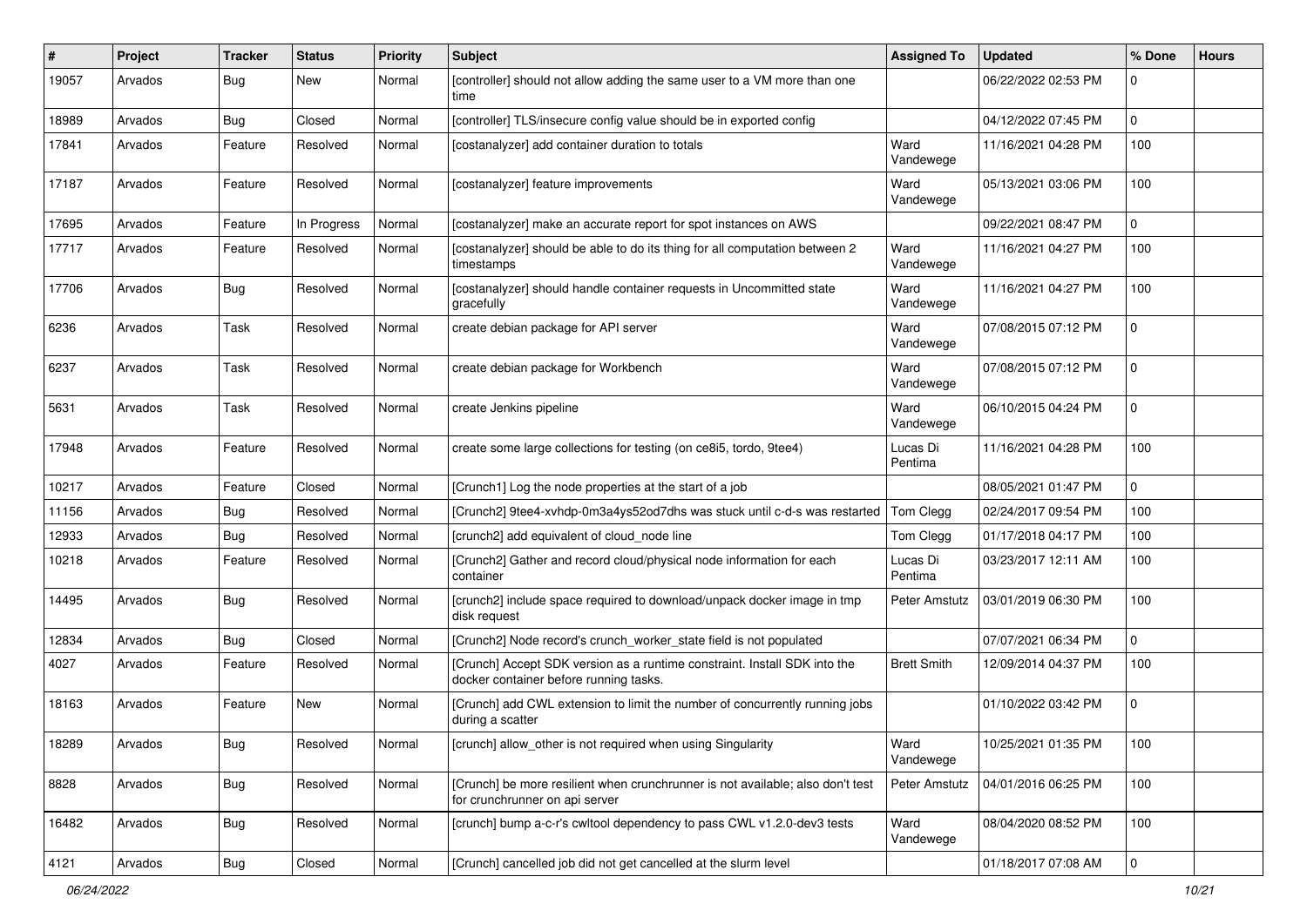| $\sharp$ | Project | Tracker    | <b>Status</b> | <b>Priority</b> | Subject                                                                                                                                              | <b>Assigned To</b> | <b>Updated</b>      | % Done      | <b>Hours</b> |
|----------|---------|------------|---------------|-----------------|------------------------------------------------------------------------------------------------------------------------------------------------------|--------------------|---------------------|-------------|--------------|
| 3031     | Arvados | <b>Bug</b> | Closed        | Normal          | [Crunch] crash when trying to re-run job (docker image not found)                                                                                    |                    | 01/03/2020 04:28 PM | 0           |              |
| 3607     | Arvados | Feature    | Resolved      | Normal          | [Crunch] crunch-dispatch can go into run-pipeline-instance or dispatch job<br>mode only                                                              |                    | 08/27/2014 02:51 PM | $\Omega$    |              |
| 4297     | Arvados | <b>Bug</b> | Resolved      | Normal          | [Crunch] crunch-dispatch eats way too much cpu                                                                                                       | Tom Clegg          | 10/29/2014 06:47 PM | 100         |              |
| 7870     | Arvados | <b>Bug</b> | Resolved      | Normal          | [Crunch] crunch-dispatch fails to mark a job failed when its retry loop aborts                                                                       | <b>Brett Smith</b> | 12/01/2015 09:33 PM | 100         |              |
| 4310     | Arvados | <b>Bug</b> | Resolved      | Normal          | [Crunch] crunch-dispatch --jobs locking is broken                                                                                                    | Peter Amstutz      | 11/07/2014 02:30 PM | 100         |              |
| 4012     | Arvados | Bug        | Resolved      | Normal          | [Crunch] crunch-job bandaid: use eval/retry to wrap api calls that are likely to<br>fail a long-running job due to a transient error condition       | <b>Brett Smith</b> | 10/07/2014 02:11 PM | 100         |              |
| 3824     | Arvados | <b>Bug</b> | Resolved      | Normal          | [Crunch] crunch-job should create task execution environment inside docker<br>container, not on worker host.                                         | Tom Clegg          | 11/20/2014 03:33 PM | 100         |              |
| 3825     | Arvados | <b>Bug</b> | Resolved      | Normal          | [Crunch] crunch-job should save (very) large log files without filling up tmp<br>space                                                               | <b>Tim Pierce</b>  | 10/08/2014 07:19 PM | 100         |              |
| 4598     | Arvados | Feature    | Resolved      | Normal          | [Crunch] [DRAFT] Classify job failures by type, report statistics                                                                                    | <b>Tim Pierce</b>  | 01/07/2015 08:02 PM | 100         |              |
| 4335     | Arvados | <b>Bug</b> | Closed        | Normal          | [Crunch] Improve node startup speed. 15 min is too slow.                                                                                             | Ward<br>Vandewege  | 03/09/2017 09:51 PM | $\Omega$    |              |
| 3831     | Arvados | Bug        | Closed        | Normal          | [Crunch] inconsistent find_or_create behavior in pipeline runner vs job                                                                              |                    | 03/09/2017 09:44 PM | $\mathbf 0$ |              |
| 4044     | Arvados | <b>Bug</b> | Resolved      | Normal          | [Crunch] job spawns tasks but never runs them, gets stuck waiting for first<br>task to end, even though it has already ended.                        | Tom Clegg          | 10/30/2014 05:11 PM | 100         |              |
| 4011     | Arvados | Feature    | Rejected      | Normal          | [Crunch] port crunch-job to python                                                                                                                   |                    | 05/16/2017 06:07 PM | $\Omega$    |              |
| 18262    | Arvados | Bug        | New           | Normal          | [crunch-run] handle out-of-diskspace on the compute node better                                                                                      |                    | 10/08/2021 09:42 PM | 0           |              |
| 17347    | Arvados | <b>Bug</b> | <b>New</b>    | Normal          | crunch-run --list fatal error out of memory                                                                                                          |                    | 02/05/2021 05:22 PM | $\Omega$    |              |
| 17708    | Arvados | <b>Bug</b> | Resolved      | Normal          | [crunch-run] should be more tolerant of unsupported file types in the output<br>directory                                                            | Ward<br>Vandewege  | 05/21/2021 02:24 PM | 100         |              |
| 18098    | Arvados | Feature    | Resolved      | Normal          | [crunch-run] should print out the runtime engine used                                                                                                | Tom Clegg          | 11/16/2021 04:31 PM | 100         |              |
| 18027    | Arvados | <b>Bug</b> | Resolved      | Normal          | [crunch-run] upload failed (singularity)                                                                                                             | Tom Clegg          | 01/27/2022 10:02 PM | 100         |              |
| 3843     | Arvados | <b>Bug</b> | Resolved      | Normal          | [Crunchstat] Report CPU accounting numbers accurately.                                                                                               | Tom Clegg          | 05/05/2015 10:54 PM | $\Omega$    |              |
| 8911     | Arvados | Feature    | Resolved      | Normal          | [crunchstat-summary] package as deb/rpm                                                                                                              |                    | 04/08/2016 02:05 AM | 100         |              |
| 10808    | Arvados | <b>Bug</b> | Resolved      | Normal          | [Crunch] stuck job and pipeline instances on c97qk                                                                                                   | Ward<br>Vandewege  | 01/18/2017 02:07 AM | 100         |              |
| 4049     | Arvados | <b>Bug</b> | Resolved      | Normal          | [Crunch] typo in one of the names of a job for qr1hi-d1hrv-ze9iyb3ckerqasw<br>causes last job to wait forever for an input. High server load ensues. |                    | 10/03/2014 07:21 PM | $\Omega$    |              |
| 10520    | Arvados | Bug        | Resolved      | Normal          | [CrunchV2] arvados-cwl-runner unhandled error when using --create-template                                                                           |                    | 12/14/2016 08:34 PM | $\mathbf 0$ |              |
| 11027    | Arvados | <b>Bug</b> | New           | Normal          | [Crunchv2] python thread error after job success                                                                                                     |                    | 07/07/2021 05:26 PM | 0           |              |
| 12660    | Arvados | <b>Bug</b> | Resolved      | Normal          | cwl-conformance-tests jenkins job hangs on composer                                                                                                  | Peter Amstutz      | 11/28/2017 07:59 PM | $\mathbf 0$ |              |
| 18260    | Arvados | <b>Bug</b> | Resolved      | Normal          | [CWL] integration test 35 failed (singularity/LSF)                                                                                                   | Peter Amstutz      | 10/21/2021 04:57 PM | 100         |              |
| 12347    | Arvados | Bug        | Resolved      | Normal          | [CWL] reuse hints appear to be broken                                                                                                                | Tom Clegg          | 09/30/2017 12:09 AM | 100         |              |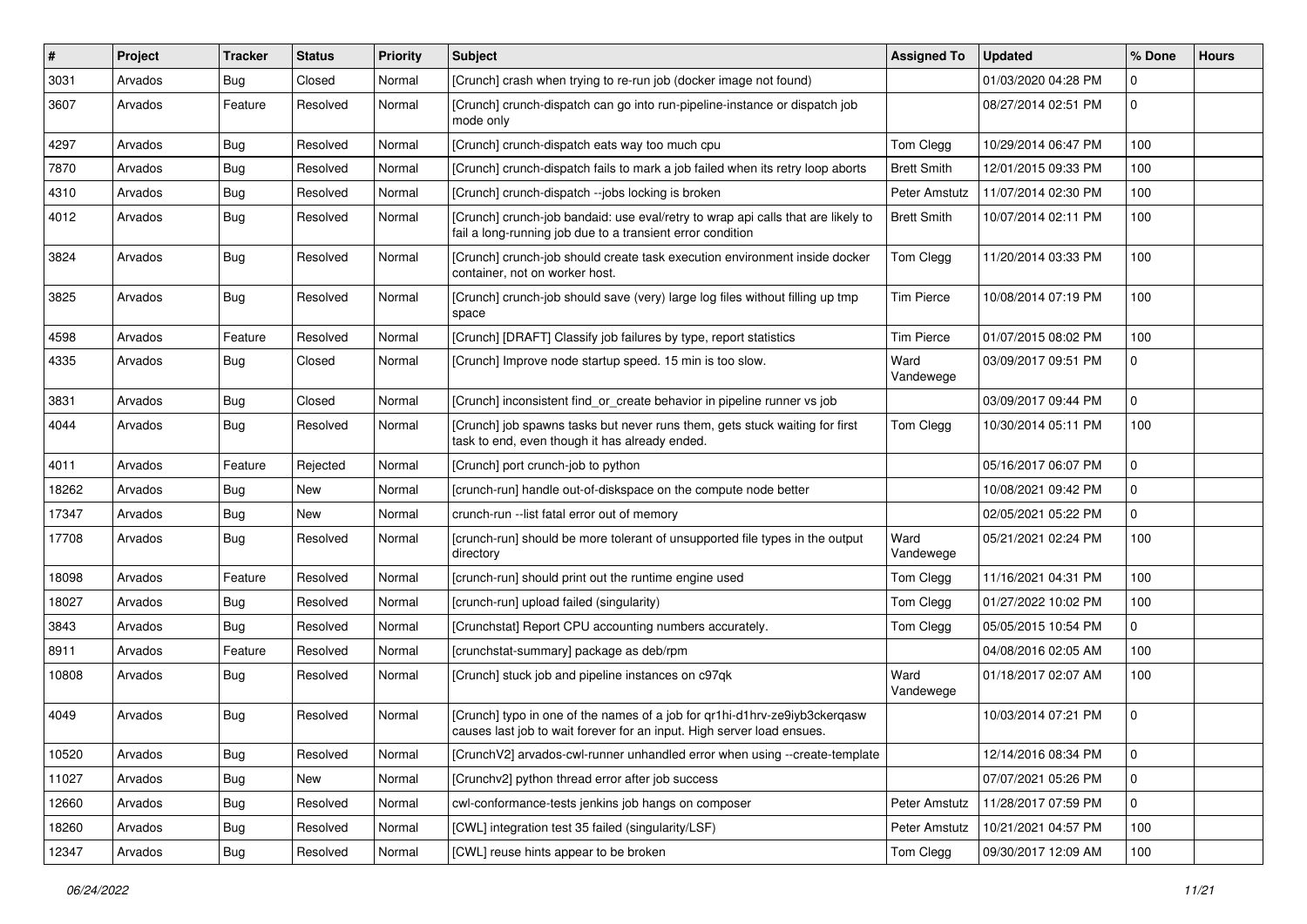| #     | Project  | <b>Tracker</b> | <b>Status</b> | <b>Priority</b> | <b>Subject</b>                                                                                      | <b>Assigned To</b> | <b>Updated</b>      | % Done   | <b>Hours</b> |
|-------|----------|----------------|---------------|-----------------|-----------------------------------------------------------------------------------------------------|--------------------|---------------------|----------|--------------|
| 18988 | Arvados  | Feature        | New           | Normal          | [CWL] support singularity/docker hint to make debugging workflows easier                            |                    | 04/11/2022 06:29 PM | $\Omega$ |              |
| 18311 | Arvados  | <b>Bug</b>     | <b>New</b>    | Normal          | [cwl] test 221 in the 1.2 conformance suite is failing on singularity                               | Peter Amstutz      | 06/22/2022 02:56 PM | $\Omega$ |              |
| 17505 | Arvados  | Feature        | Resolved      | Normal          | cwlviewer update                                                                                    | Ward<br>Vandewege  | 03/30/2021 09:24 PM | $\Omega$ |              |
| 6221  | Arvados  | Bug            | Resolved      | Normal          | [Data Manager] implement Delete                                                                     | Peter Amstutz      | 08/03/2015 04:46 PM | 100      |              |
| 18943 | Arvados  | <b>Bug</b>     | Resolved      | Normal          | [db] add missing created at,uuid indexes                                                            | Peter Amstutz      | 04/05/2022 07:35 PM | 100      |              |
| 17218 | Arvados  | Feature        | Resolved      | Normal          | debian package repos: switch from freight to something faster                                       | Ward<br>Vandewege  | 05/13/2021 03:06 PM | 100      |              |
| 18668 | Arvados  | Feature        | In Progress   | Normal          | deduplication report] add project support                                                           | Ward<br>Vandewege  | 01/24/2022 04:50 PM | $\Omega$ |              |
| 18000 | Arvados  | <b>Bug</b>     | New           | Normal          | [deduplicationreport] negative number in the "saved by Keep deduplication"<br>report                |                    | 08/10/2021 01:27 PM | $\Omega$ |              |
| 17993 | Arvados  | Feature        | New           | Normal          | [deduplication-report] supports storage classes                                                     |                    | 11/23/2021 09:26 PM | $\Omega$ |              |
| 6994  | Arvados  | Bug            | Closed        | Normal          | [Deployment] our rails packages need to install certain files/directories as<br>owned by \$WWW_OWER |                    | 01/15/2020 08:05 PM | $\Omega$ |              |
| 3245  | Arvados  | Task           | Closed        | Normal          | deploy node manager                                                                                 | Ward<br>Vandewege  | 10/08/2014 07:22 PM | $\Omega$ |              |
| 4586  | Arvados  | Task           | Resolved      | Normal          | deploy on our installations                                                                         | Ward<br>Vandewege  | 11/20/2014 03:12 PM | $\Omega$ |              |
| 17946 | Arvados  | Feature        | New           | Normal          | design: add complex structures to structured vocabulary                                             |                    | 11/02/2021 05:12 PM | $\Omega$ |              |
| 17945 | Arvados  | Feature        | New           | Normal          | design: Add type checking to the structured vocabulary                                              |                    | 11/02/2021 05:13 PM | $\Omega$ |              |
| 3231  | Arvados  | Feature        | Closed        | Normal          | design document for websockets/event bus                                                            |                    | 09/12/2018 04:52 PM | $\Omega$ |              |
| 1632  | Tapestry | Feature        | New           | Normal          | detect missing configuration variables on startup                                                   | Ward<br>Vandewege  | 11/20/2013 12:19 PM | $\Omega$ |              |
| 19126 | Arvados  | <b>Bug</b>     | Resolved      | Normal          | Disable nginx proxy caching for controller                                                          | Ward<br>Vandewege  | 05/26/2022 06:29 PM | 100      |              |
| 7674  | Tapestry | <b>Bug</b>     | Resolved      | Normal          | disable releasing genomes as cagi option. Do not release the cagi genomes<br>yet.                   | Ward<br>Vandewege  | 11/16/2015 10:01 PM | $\Omega$ |              |
| 17186 | Arvados  | <b>Bug</b>     | New           | Normal          | [dispatch] broken node logs should also be copied to a-d-c logs                                     |                    | 12/02/2020 05:49 PM | $\Omega$ |              |
| 4978  | Tapestry | Feature        | Resolved      | Normal          | Distinguish pgp-originated and other files on public profiles                                       | Phil Hodgson       | 03/04/2015 08:11 PM | 67       |              |
| 1847  | Tapestry | Feature        | Resolved      | Normal          | do an i18n test on a small section of the site                                                      | Ward<br>Vandewege  | 01/28/2014 04:08 PM | $\Omega$ |              |
| 18253 | Arvados  | Bug            | Resolved      | Normal          | [doc] add alternate way to get our gpg key                                                          | Ward<br>Vandewege  | 11/16/2021 04:34 PM | 100      |              |
| 10349 | Arvados  | <b>Bug</b>     | Resolved      | Normal          | [DOC] add cookbook section with code snippets                                                       | Peter Amstutz      | 09/13/2017 08:00 PM | 100      |              |
| 18245 | Arvados  | Bug            | Resolved      | Normal          | [doc] clarify bundler system package requirement in docs                                            | Ward<br>Vandewege  | 10/04/2021 05:35 PM | 100      |              |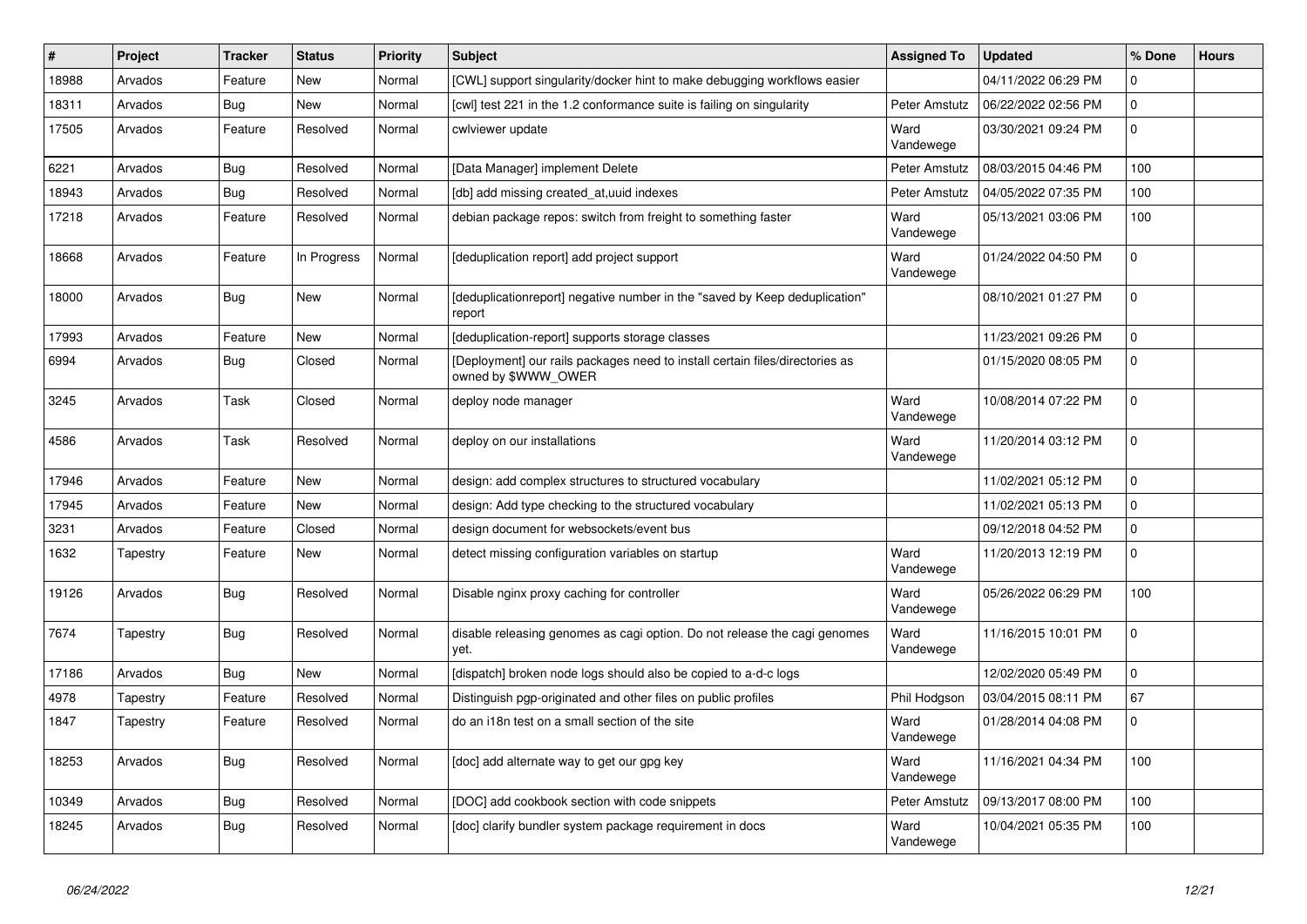| #     | <b>Project</b> | <b>Tracker</b> | <b>Status</b> | <b>Priority</b> | <b>Subject</b>                                                                                                            | <b>Assigned To</b>  | <b>Updated</b>      | % Done         | <b>Hours</b> |
|-------|----------------|----------------|---------------|-----------------|---------------------------------------------------------------------------------------------------------------------------|---------------------|---------------------|----------------|--------------|
| 18369 | Arvados        | Feature        | <b>New</b>    | Normal          | [doc] describe the block packing algorithm used by our various Keep clients<br>(arv-put, python sdk, keep-web, arv-mount) |                     | 11/15/2021 04:14 PM | $\Omega$       |              |
| 13650 | Arvados        | Feature        | Resolved      | Normal          | [DOC] document arvados-kubernetes                                                                                         | Ward<br>Vandewege   | 07/23/2018 06:41 PM | $\Omega$       |              |
| 16421 | Arvados        | Support        | Resolved      | Normal          | [doc] document deletion lifecycle of collections, and steps to undelete<br>collections                                    | Ward<br>Vandewege   | 09/08/2020 03:43 PM | 100            |              |
| 16919 | Arvados        | Feature        | Resolved      | Normal          | [doc] [federation] Document the two types of federation better                                                            | Peter Amstutz       | 10/07/2020 02:47 AM | $\mathbf{0}$   |              |
| 16326 | Arvados        | <b>Bug</b>     | Resolved      | Normal          | [doc] improve MaxConcurrentRequests and MaxKeepBlobBuffers descriptions                                                   | Ward<br>Vandewege   | 04/10/2020 12:55 PM | 100            |              |
| 5529  | Arvados        | Feature        | Resolved      | Normal          | [Docker] Add keepproxy to the docker images                                                                               | Ward<br>Vandewege   | 03/24/2015 02:12 PM | 100            |              |
| 4401  | Arvados        | <b>Bug</b>     | Resolved      | Normal          | [Docker] Check dependencies at top of build.sh                                                                            | Ward<br>Vandewege   | 03/09/2017 09:51 PM | $\Omega$       |              |
| 3219  | Arvados        | Feature        | Resolved      | Normal          | [Docker] further docker image improvements                                                                                | Ward<br>Vandewege   | 08/06/2014 01:11 PM | 100            |              |
| 3329  | Arvados        | Feature        | Closed        | Normal          | [Docker] Loose ends in local docker install                                                                               | Ward<br>Vandewege   | 05/23/2019 01:08 PM | 75             |              |
| 3363  | Arvados        | Bug            | Resolved      | Normal          | [Docker] quick fix for SSO - google openid has been deprecated, default to<br>using Curoverse SSO server                  | Ward<br>Vandewege   | 08/04/2014 04:22 AM | $\Omega$       |              |
| 4383  | Arvados        | Feature        | Resolved      | Normal          | [Docker] upload all docker containers to docker repository, and then add a<br>script to download and run them in one go   | Ward<br>Vandewege   | 11/17/2014 03:52 PM | 100            |              |
| 3336  | Arvados        | Feature        | Closed        | Normal          | [Docker] use local docker install for additional testing                                                                  |                     | 02/13/2019 06:00 PM | 100            |              |
| 16956 | Arvados        | <b>Bug</b>     | Resolved      | Normal          | [doc] liquid code from file is not being included                                                                         | Ward<br>Vandewege   | 10/07/2020 02:14 AM | 100            |              |
| 2509  | Arvados        | Feature        | Resolved      | Normal          | doc: make rake linkchecker task and describe in readme                                                                    | Ward<br>Vandewege   | 04/03/2014 03:42 PM | 100            |              |
| 10348 | Arvados        | Task           | Resolved      | Normal          | [DOC] mention auto-generated examples visible on workbench in the API<br>documentation                                    | Peter Amstutz       | 11/11/2016 07:38 PM | $\Omega$       |              |
| 15428 | Arvados        | <b>Bug</b>     | Resolved      | Normal          | [doc] our documentation still refers to outdated config.yml parameters                                                    |                     | 12/18/2019 09:36 PM | $\Omega$       |              |
| 10766 | Arvados        | Feature        | Resolved      | Normal          | [Docs] [arvados-ws] make the arvados-ws documentation official, remove all<br>mentions of the old puma websockets setup   | Tom Clegg           | 03/27/2017 02:42 PM | 100            |              |
| 18259 | Arvados        | <b>Bug</b>     | Resolved      | Normal          | [doc] singularity doc improvements                                                                                        | Ward<br>Vandewege   | 10/21/2021 04:57 PM | 100            |              |
| 18191 | Arvados        | Bug            | New           | Normal          | [doc] the compute node image doc does not take releases into account                                                      |                     | 09/24/2021 09:50 PM | $\overline{0}$ |              |
| 3787  | Arvados        | Support        | Resolved      | Normal          | [Documentation] Add a section in the User Guide about how to create, upload.<br>and use a custom docker image             | Peter Amstutz       | 10/21/2014 12:10 AM | 100            |              |
| 5248  | Arvados        | Task           | Resolved      | Normal          | [Documentation] Add public projects (anonymous access) to documentation.                                                  | Radhika<br>Chippada | 03/25/2015 07:05 PM | 100            |              |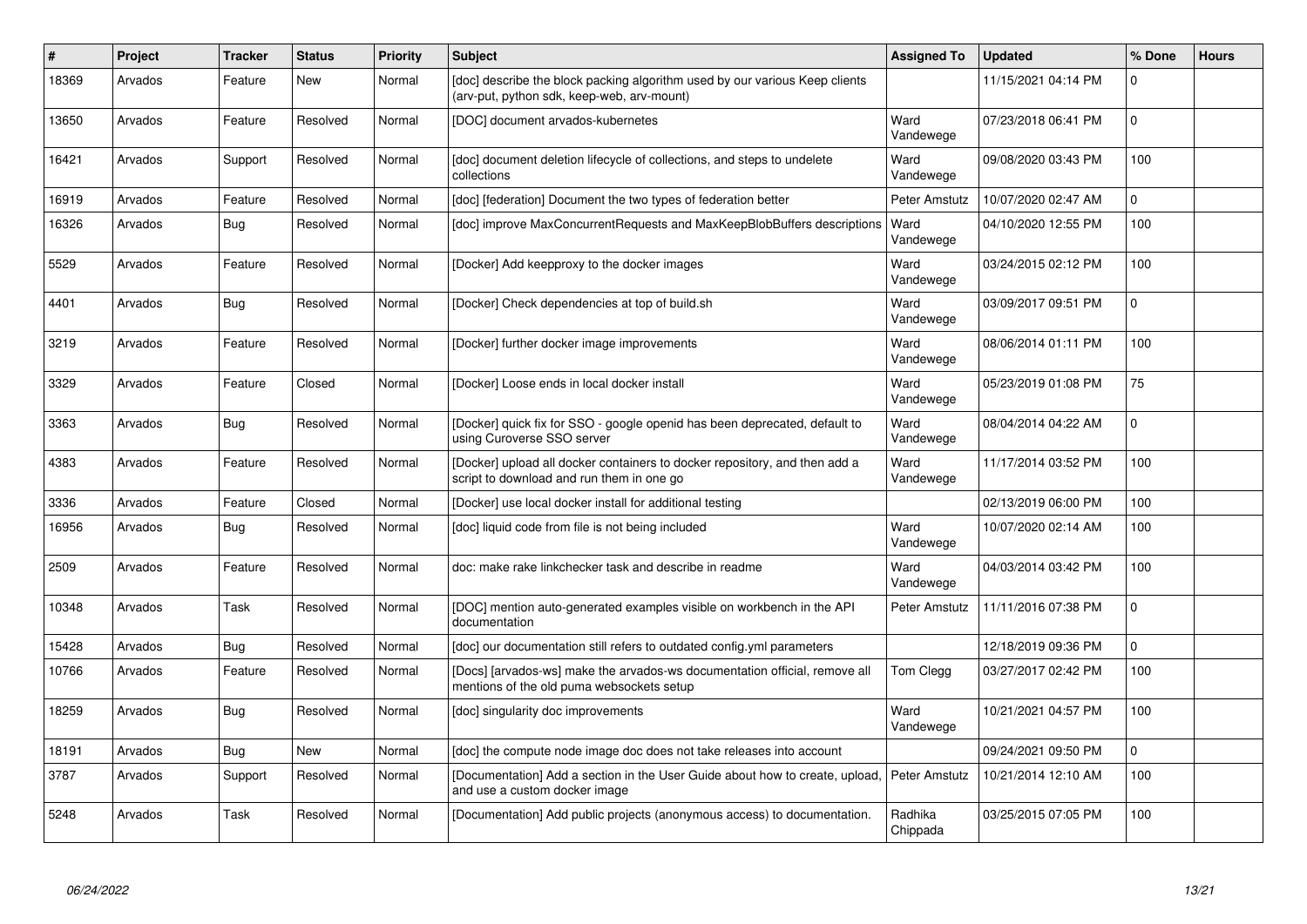| #     | Project | <b>Tracker</b> | <b>Status</b> | <b>Priority</b> | Subject                                                                                                                             | <b>Assigned To</b>  | <b>Updated</b>      | % Done      | <b>Hours</b> |
|-------|---------|----------------|---------------|-----------------|-------------------------------------------------------------------------------------------------------------------------------------|---------------------|---------------------|-------------|--------------|
| 17495 | Arvados | Feature        | Resolved      | Normal          | [documentation] arvados-client deduplication-report                                                                                 | Ward<br>Vandewege   | 05/13/2021 03:17 PM | 100         |              |
| 17281 | Arvados | Bug            | Resolved      | Normal          | [Documentation] Check in missing file                                                                                               | Peter Amstutz       | 02/22/2021 04:05 PM | 100         |              |
| 19054 | Arvados | Bug            | Resolved      | Normal          | [documentation] clarify AWS credentials needed for local keepstore on<br>compute                                                    | Ward<br>Vandewege   | 05/26/2022 06:20 PM | 100         |              |
| 15046 | Arvados | <b>Bug</b>     | Resolved      | Normal          | [documentation] config.yml needs to be documented on doc.arvados.org                                                                |                     | 12/18/2019 09:03 PM | 0           |              |
| 17678 | Arvados | Feature        | Resolved      | Normal          | [Documentation] Costanalyzer report                                                                                                 | Ward<br>Vandewege   | 11/16/2021 04:48 PM | 100         |              |
| 18624 | Arvados | Feature        | Resolved      | Normal          | [documentation] describe the requirements for compute images                                                                        | Ward<br>Vandewege   | 03/24/2022 07:28 PM | 100         |              |
| 6635  | Arvados | <b>Bug</b>     | <b>New</b>    | Normal          | [Documentation] document installation of node manager                                                                               |                     | 07/07/2021 06:29 PM | 0           |              |
| 4486  | Arvados | Feature        | Resolved      | Normal          | [Documentation] document the arv cli tool                                                                                           |                     | 11/12/2014 08:24 PM | 0           |              |
| 17313 | Arvados | Feature        | New           | Normal          | [Documentation] improve federation documentation                                                                                    | Ward<br>Vandewege   | 03/17/2021 03:55 PM | 0           |              |
| 4336  | Arvados | Bug            | Resolved      | Normal          | [Documentation] Improve the 'Upload data to Keep' documentation page<br>at http://doc.arvados.org/user/tutorials/tutorial-keep.html | Ward<br>Vandewege   | 11/22/2014 10:10 PM | 0           |              |
| 5247  | Arvados | Feature        | Resolved      | Normal          | [Documentation] (recurring) Refresh user documentation                                                                              | Radhika<br>Chippada | 04/01/2015 03:10 PM | 100         |              |
| 5072  | Arvados | Feature        | Resolved      | Normal          | [Documentation] (recurring) Refresh user documentation                                                                              | <b>Brett Smith</b>  | 02/18/2015 06:39 PM | 100         |              |
| 4481  | Arvados | Feature        | Resolved      | Normal          | [Documentation] (recurring) Refresh user documentation                                                                              | Radhika<br>Chippada | 12/10/2014 09:07 PM | 100         |              |
| 4250  | Arvados | Feature        | Resolved      | Normal          | [Documentation] (recurring) Refresh user documentation                                                                              | Radhika<br>Chippada | 11/19/2014 04:21 PM | 100         |              |
| 4782  | Arvados | Feature        | Closed        | Normal          | [Documentation] (recurring) Refresh user documentation                                                                              | Tom Clegg           | 01/08/2015 02:44 PM | 0           |              |
| 4781  | Arvados | Feature        | Resolved      | Normal          | [Documentation] (recurring) Write blog post *in first three days of sprint*                                                         | <b>Tim Pierce</b>   | 12/16/2014 08:33 AM | 100         |              |
| 4479  | Arvados | Feature        | Resolved      | Normal          | [Documentation] (recurring) Write blog post *in first three days of sprint*                                                         | <b>Tim Pierce</b>   | 11/21/2014 08:08 PM | 100         |              |
| 4251  | Arvados | Feature        | Resolved      | Normal          | [Documentation] (recurring) Write blog post *in first three days of sprint*                                                         | Ward<br>Vandewege   | 11/17/2014 08:39 PM | 100         |              |
| 5837  | Arvados | Story          | Resolved      | Normal          | [Documentation] (recurring) Write blog post in first three days of sprint                                                           | <b>Brett Smith</b>  | 05/05/2015 06:23 PM | 0           |              |
| 5585  | Arvados | Story          | Resolved      | Normal          | [Documentation] (recurring) Write blog post in first three days of sprint                                                           | Ward<br>Vandewege   | 04/10/2015 01:27 PM | 0           |              |
| 5438  | Arvados | Story          | Resolved      | Normal          | [Documentation] (recurring) Write blog post in first three days of sprint                                                           | <b>Brett Smith</b>  | 03/18/2015 12:33 PM | $\mathbf 0$ |              |
| 5250  | Arvados | Story          | Resolved      | Normal          | [Documentation] (recurring) Write blog post in first three days of sprint                                                           | <b>Brett Smith</b>  | 02/24/2015 07:53 PM | 0           |              |
| 5069  | Arvados | Story          | Resolved      | Normal          | [Documentation] (recurring) Write blog post in first three days of sprint                                                           | <b>Brett Smith</b>  | 02/04/2015 02:35 PM | $\mathbf 0$ |              |
| 19175 | Arvados | Feature        | Resolved      | Normal          | [Documentation] refactor the multihost installer page                                                                               | Ward<br>Vandewege   | 06/06/2022 02:28 PM | 100         |              |
| 7619  | Arvados | Task           | Resolved      | Normal          | documentation update                                                                                                                | Peter Amstutz       | 11/12/2015 02:32 PM | $\mathbf 0$ |              |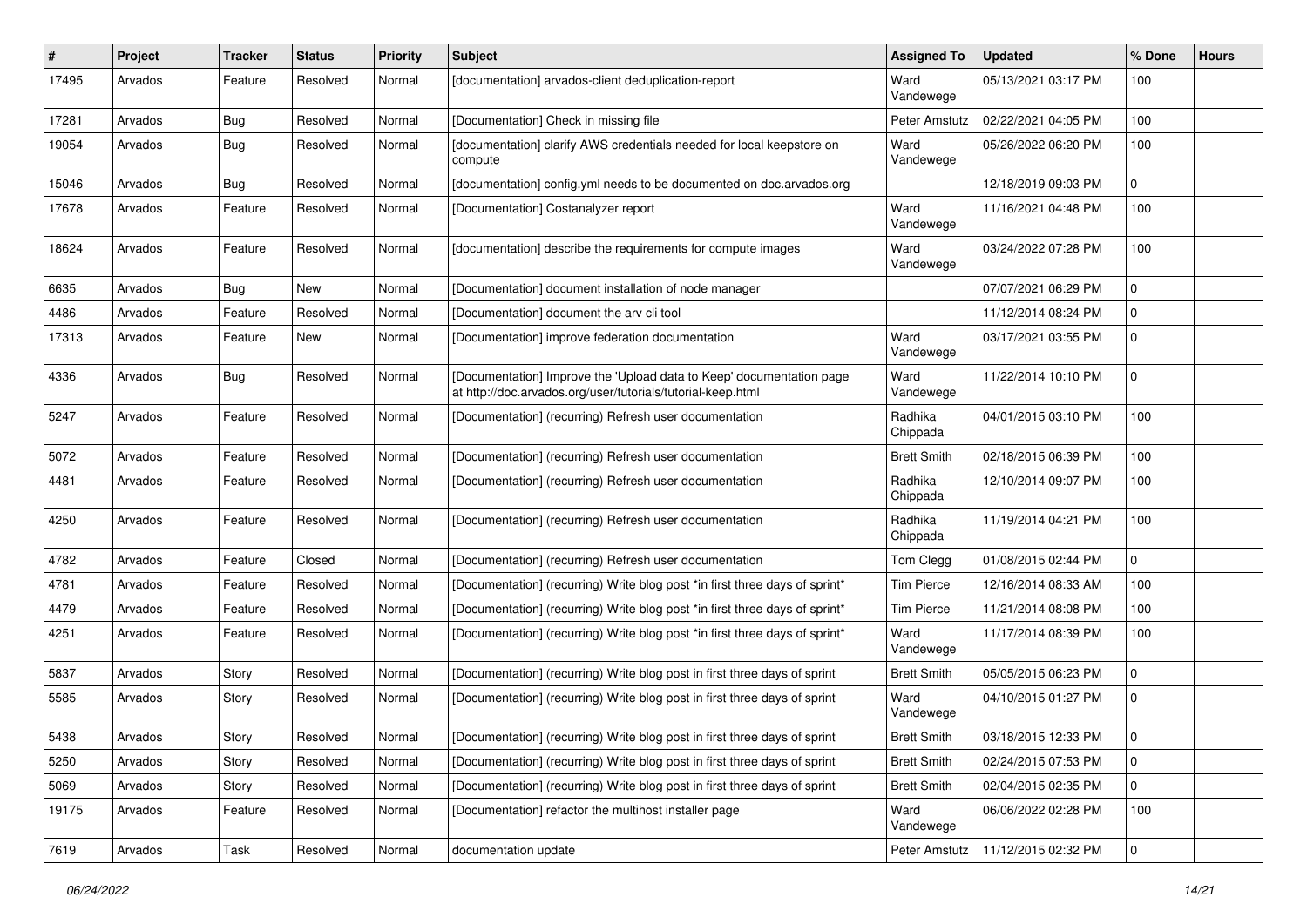| #     | Project      | <b>Tracker</b> | <b>Status</b> | <b>Priority</b> | Subject                                                                                            | <b>Assigned To</b>  | <b>Updated</b>      | % Done       | <b>Hours</b> |
|-------|--------------|----------------|---------------|-----------------|----------------------------------------------------------------------------------------------------|---------------------|---------------------|--------------|--------------|
| 19201 | Arvados      | Bug            | Resolved      | Normal          | [documentation] when viewing old versions, warn the user                                           | Ward<br>Vandewege   | 06/17/2022 06:14 PM | 100          |              |
| 18894 | Arvados      | Support        | Resolved      | Normal          | [document] how Keep manifest size can be predicted/calculated                                      | Peter Amstutz       | 05/26/2022 06:18 PM | 100          |              |
| 1848  | Tapestry     | Feature        | Resolved      | Normal          | document how to make layout changes                                                                | Ward<br>Vandewege   | 01/28/2014 08:56 PM | <sup>0</sup> |              |
| 15660 | Arvados      | Bug            | Resolved      | Normal          | [doc] update aws spot instance doc page for a-d-c                                                  | Peter Amstutz       | 01/22/2020 02:40 PM | 0            |              |
| 10988 | Arvados      | Feature        | Resolved      | Normal          | [DOC] update documentation to list ubuntu1604                                                      | Tom Clegg           | 05/01/2017 06:10 PM | 100          |              |
| 10800 | Arvados      | Feature        | Resolved      | Normal          | [DOC] update documentation to reflect retirement of Debian Wheezy and<br>CentOS 6 support          | Ward<br>Vandewege   | 01/18/2017 02:05 AM | 100          |              |
| 18965 | Arvados      | Bug            | Feedback      | Normal          | does not preserve the desired destination url through the login process                            | Daniel Kutyła       | 06/22/2022 03:09 PM | 0            |              |
| 3807  | Arvados      | Feature        | Closed        | Normal          | [DRAFT] [Crunch] Tasks should be reused if marked "pure"                                           |                     | 02/14/2017 08:04 PM | 0            |              |
| 3333  | Arvados      | Feature        | Closed        | Normal          | [DRAFT] [Docker] Make local Docker install more useful for development                             | Ward<br>Vandewege   | 11/01/2017 08:02 PM | 50           |              |
| 2681  | Arvados      | Feature        | Resolved      | Normal          | E-mail notification when a new user hits the "Inactive user" page.                                 | Ward<br>Vandewege   | 06/03/2014 08:55 AM | 100          |              |
| 16438 | Tapestry     | Feature        | Resolved      | Normal          | E-mail quarterly safety questionnaire responses that answer 'yes' in real time                     | Ward<br>Vandewege   | 05/25/2020 08:35 PM | 100          |              |
| 2423  | Tapestry     | Feature        | <b>New</b>    | Normal          | enrollment step automated tests                                                                    |                     | 03/24/2014 01:16 PM | 0            |              |
| 3032  | Arvados      | Task           | Resolved      | Normal          | Error in rendering error.html                                                                      | <b>Brett Smith</b>  | 06/23/2014 01:25 PM | 100          |              |
| 14147 | Arvados      | Bug            | New           | Normal          | error page with (very) old layout on api server                                                    |                     | 09/03/2018 06:16 PM | 0            |              |
| 2422  | Tapestry     | Feature        | <b>New</b>    | Normal          | exam automated tests                                                                               |                     | 04/01/2014 08:25 AM | 0            |              |
| 16914 | Arvados      | Bug            | Resolved      | Normal          | [federation] [login cluster] at satellite cluster, log into inactive account on login<br>cluster   | Peter Amstutz       | 10/07/2020 02:11 AM | 100          |              |
| 18887 | Arvados      | <b>Bug</b>     | Resolved      | Normal          | [federation] wb1 fiddlesticks in login federation                                                  | Ward<br>Vandewege   | 04/04/2022 07:40 PM | 100          |              |
| 6586  | Arvados      | Task           | Resolved      | Normal          | figure out arv-keepdocker permissions issue on 4xphq                                               | Ward<br>Vandewege   | 07/13/2015 03:40 PM | 0            |              |
| 7335  | Arvados      | Task           | Resolved      | Normal          | figure out offending commit                                                                        | Ward<br>Vandewege   | 09/30/2015 05:15 PM | 0            |              |
| 1024  | GET-Evidence | Bug            | Closed        | Normal          | fix copyright information in COPYING file                                                          | Tom Clegg           | 07/25/2012 03:20 PM | 100          |              |
| 8251  | Tapestry     | Feature        | Resolved      | Normal          | fix FAQ link                                                                                       |                     | 01/20/2016 05:15 PM | 100          |              |
| 5651  | Arvados      | Task           | New           | Normal          | Fix reported scaling factor for failed jobs (see notes)                                            |                     | 07/07/2021 06:36 PM | 0            |              |
| 3203  | Arvados      | Bug            | Resolved      | Normal          | fix tutorials wrt new workbench                                                                    | Radhika<br>Chippada | 07/16/2014 03:44 PM | 0            |              |
| 3239  | Arvados      | Task           | Resolved      | Normal          | fix update_node_attributes script and/or merge its remaining functionality into<br>crunch-dispatch | Ward<br>Vandewege   | 09/24/2014 07:35 PM | 100          |              |
| 3118  | Arvados      | <b>Bug</b>     | Resolved      | Normal          | fix up docker code and add some basic docker info on doc.arvados.org                               | Ward<br>Vandewege   | 07/16/2014 03:17 PM | 100          |              |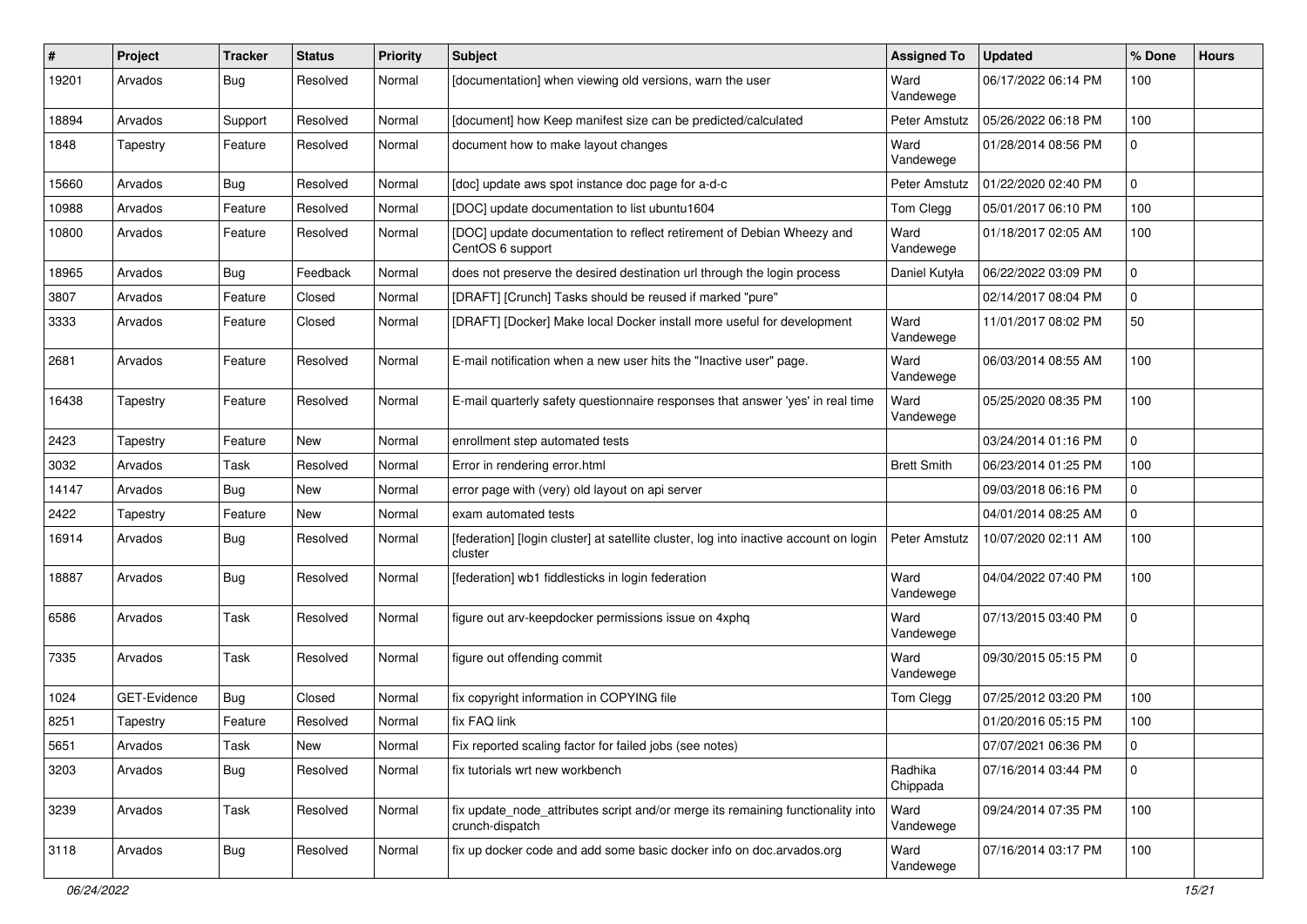| #     | Project                | <b>Tracker</b> | <b>Status</b> | <b>Priority</b> | <b>Subject</b>                                                                                                                         | <b>Assigned To</b>  | <b>Updated</b>      | % Done      | <b>Hours</b> |
|-------|------------------------|----------------|---------------|-----------------|----------------------------------------------------------------------------------------------------------------------------------------|---------------------|---------------------|-------------|--------------|
| 12317 | Arvados                | Feature        | New           | Normal          | [FUSE] unable to rename a subproject                                                                                                   |                     | 09/25/2017 03:15 PM | $\Omega$    |              |
| 3361  | Arvados                | Task           | Resolved      | Normal          | gather information                                                                                                                     | Ward<br>Vandewege   | 05/23/2019 01:09 PM | $\mathbf 0$ |              |
| 18309 | Arvados                | <b>Bug</b>     | Resolved      | Normal          | [gem] faraday dependency difference between arvados and<br>arvados-login-sync                                                          | Ward<br>Vandewege   | 10/29/2021 05:28 PM | 100         |              |
| 13910 | Arvados                | <b>Bug</b>     | Resolved      | Normal          | [GEM] gem install arvados arvados-cli pulls in two versions of the arvados<br>gem, one of which is old                                 | Lucas Di<br>Pentima | 11/13/2018 09:02 PM | 100         |              |
| 14153 | Arvados                | <b>Bug</b>     | Resolved      | Normal          | [gem] make google-api-client compatible with ruby 2.3.7                                                                                | Ward<br>Vandewege   | 09/17/2018 12:53 PM | $\Omega$    |              |
| 3119  | Arvados                | Task           | Resolved      | Normal          | general cleanups                                                                                                                       | Ward<br>Vandewege   | 06/30/2014 03:15 PM | $\Omega$    |              |
| 4880  | Arvados                | Task           | Resolved      | Normal          | get credentials for testing                                                                                                            | Ward<br>Vandewege   | 01/29/2015 07:03 PM | $\Omega$    |              |
| 16513 | Arvados                | Feature        | Resolved      | Normal          | Get reference Keep performance numbers for Keep-on-S3                                                                                  | Ward<br>Vandewege   | 10/07/2020 02:11 AM | 100         |              |
| 2420  | Tapestry               | Task           | Resolved      | Normal          | get user model tests in shape; rake test                                                                                               | Phil Hodgson        | 03/28/2014 01:32 PM | $\mathbf 0$ |              |
| 18672 | Arvados                | Feature        | <b>New</b>    | Normal          | [go sdk] describe + implement desired Go SDK                                                                                           |                     | 01/24/2022 09:34 PM | $\mathbf 0$ |              |
| 18671 | Arvados                | <b>Bug</b>     | New           | Normal          | [go sdk] update documentation                                                                                                          |                     | 01/24/2022 09:33 PM | $\mathbf 0$ |              |
| 18897 | Arvados                | Feature        | New           | Normal          | [go services] should log the uuid of the token used for each request (and if<br>available, the uuid of the associated user)            |                     | 06/22/2022 03:32 PM | $\Omega$    |              |
| 18713 | Arvados                | Bug            | Resolved      | Normal          | [gpu] nvidia-persistenced.service fails when booted on a node without GPUs                                                             | Ward<br>Vandewege   | 03/24/2022 07:28 PM | 100         |              |
| 18371 | Arvados<br>Workbench 2 | Bug            | New           | Normal          | Handle unreachable API server better on startup                                                                                        |                     | 11/15/2021 07:09 PM | $\Omega$    |              |
| 1518  | Tapestry               | <b>Bug</b>     | Closed        | Normal          | hex prefix (hu, sk, etc) should be a configuration option instead of hardcoded<br>in script/populate next hex.rb                       | Ward<br>Vandewege   | 09/23/2013 11:15 AM | 100         |              |
| 1023  | <b>GET-Evidence</b>    | <b>Bug</b>     | Closed        | Normal          | http://evidence.personalgenomes.org/guide_impact_scores is 404                                                                         | Tom Clegg           | 07/25/2012 10:14 AM | 100         |              |
| 7815  | Tapestry               | Feature        | New           | Normal          | If a dataset has been released to a user but they have not seen it yet,<br>force-redirect to /specimen_analysis_data after they log in |                     | 11/16/2015 10:07 PM | $\Omega$    |              |
| 2740  | Arvados                | Task           | Resolved      | Normal          | implement                                                                                                                              | Ward<br>Vandewege   | 06/03/2014 08:54 AM | $\Omega$    |              |
| 3248  | Arvados                | Task           | Resolved      | Normal          | implement basic functionality                                                                                                          | Ward<br>Vandewege   | 09/17/2014 03:07 PM | $\mathbf 0$ |              |
| 4053  | Tapestry               | Task           | Resolved      | Normal          | implement feature                                                                                                                      | Ward<br>Vandewege   | 10/01/2014 03:03 PM | $\Omega$    |              |
| 7707  | Arvados                | Bug            | Closed        | Normal          | Implement (semi-)automated OWASP scanning, ideally as part of the build<br>process                                                     |                     | 01/15/2020 09:00 PM | $\Omega$    |              |
| 16391 | Arvados                | <b>Bug</b>     | Resolved      | Normal          | improve container logging when c-d-s has a problem with sbatch execution                                                               | Tom Clegg           | 05/18/2020 02:31 PM | 100         |              |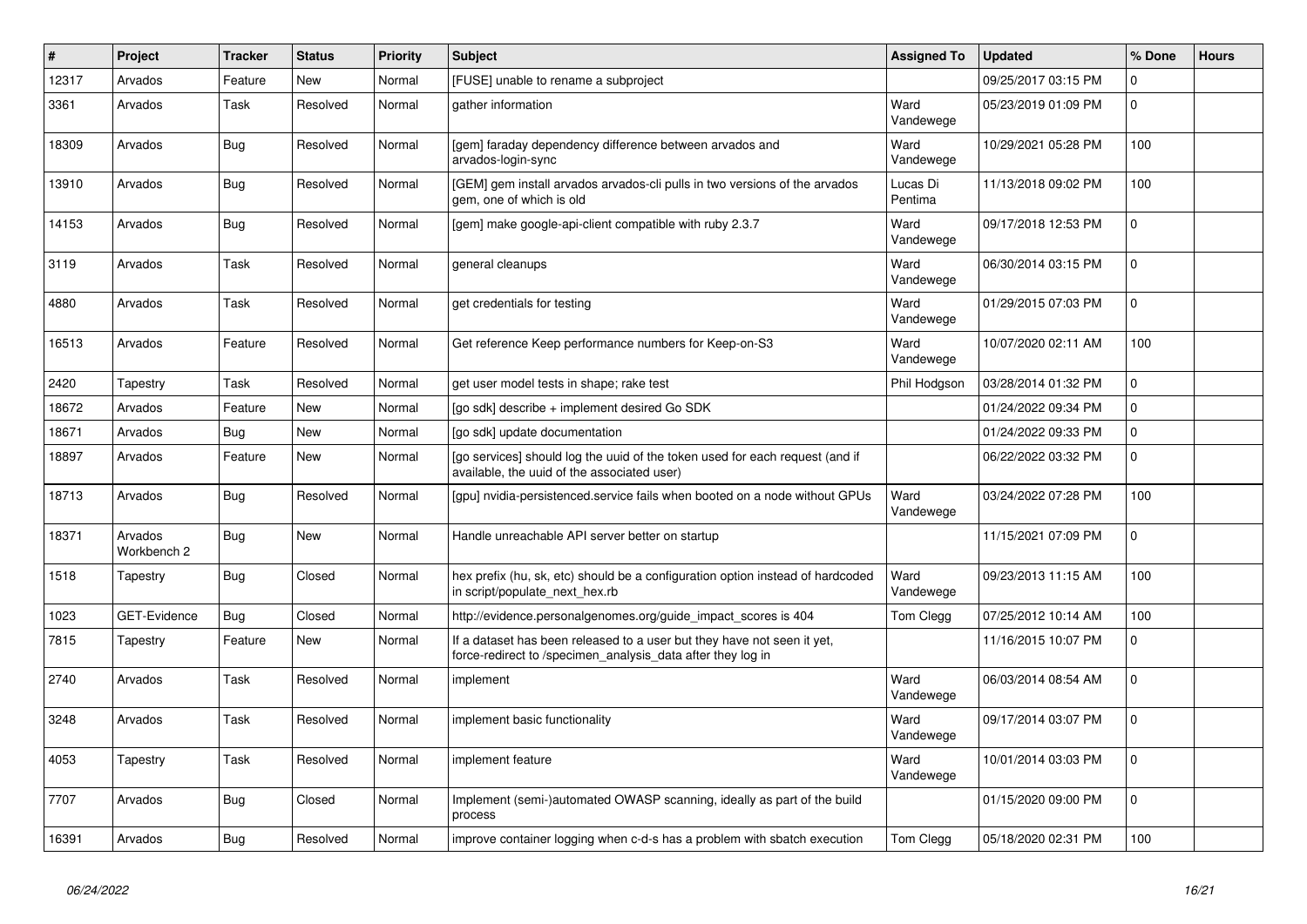| $\pmb{\#}$ | Project  | <b>Tracker</b> | <b>Status</b> | <b>Priority</b> | <b>Subject</b>                                                                         | <b>Assigned To</b> | <b>Updated</b>      | % Done       | <b>Hours</b> |
|------------|----------|----------------|---------------|-----------------|----------------------------------------------------------------------------------------|--------------------|---------------------|--------------|--------------|
| 3967       | Arvados  | Task           | Resolved      | Normal          | Improve keepstored logging                                                             | Ward<br>Vandewege  | 03/09/2017 09:44 PM |              |              |
| 6634       | Tapestry | Feature        | New           | Normal          | improve open humans flow                                                               |                    | 07/15/2015 04:35 PM | 0            |              |
| 4979       | Tapestry | Feature        | New           | Normal          | Improve sample tracking to allow for bulk marking of samples                           |                    | 01/15/2015 02:02 AM | $\Omega$     |              |
| 3004       | Arvados  | <b>Bug</b>     | Resolved      | Normal          | Inconsistent error behavior (JSON) when creating a new job                             |                    | 06/10/2014 03:02 PM | $\Omega$     |              |
| 18631      | Arvados  | <b>Bug</b>     | Resolved      | Normal          | [installer] shell role does not install arvados-login-sync cron job                    | Javier Bértoli     | 04/07/2022 12:36 PM | 100          |              |
| 18791      | Arvados  | <b>Bug</b>     | Resolved      | Normal          | [installer] single host/single hostname installer broken with custom certs             | Ward<br>Vandewege  | 03/08/2022 06:36 PM | <sup>0</sup> |              |
| 18785      | Arvados  | <b>Bug</b>     | Resolved      | Normal          | [installer] single host/single hostname installer broken with let's encrypt<br>enabled | Javier Bértoli     | 03/08/2022 06:36 PM | 100          |              |
| 9672       | Tapestry | Bug            | New           | Normal          | Install extension to allow password reset on RT                                        |                    | 07/27/2016 04:54 PM | 0            |              |
| 2588       | Arvados  | Task           | Resolved      | Normal          | install some version of docker, make sure it starts up by default, update image        | Ward<br>Vandewege  | 05/02/2014 08:44 AM | $\Omega$     |              |
| 7389       | Arvados  | Bug            | Closed        | Normal          | [Jenkins] Fix build-packages for ubuntu1204                                            | Nico César         | 10/06/2015 06:45 PM | 100          |              |
| 16429      | Arvados  | Feature        | Resolved      | Normal          | [k8s] add jenkins integration test for GKE                                             | Ward<br>Vandewege  | 08/04/2020 08:54 PM | O            |              |
| 16430      | Arvados  | Feature        | Resolved      | Normal          | [k8s] add jenkins integration test for minikube                                        | Ward<br>Vandewege  | 08/04/2020 08:54 PM | O            |              |
| 16385      | Arvados  | Feature        | <b>New</b>    | Normal          | [k8s] add prebuilt container images for Arvados releases                               |                    | 06/22/2022 02:53 PM | $\Omega$     |              |
| 16389      | Arvados  | Feature        | In Progress   | Normal          | [k8s] add support for Amazon EKS                                                       | Ward<br>Vandewege  | 10/14/2020 04:47 PM | $\Omega$     |              |
| 16390      | Arvados  | Feature        | New           | Normal          | [k8s] add support for Azure AKS                                                        |                    | 05/04/2020 05:22 PM | 0            |              |
| 16384      | Arvados  | Feature        | Resolved      | Normal          | [k8s] add workbench2                                                                   | Ward<br>Vandewege  | 06/16/2020 02:21 PM | 100          |              |
| 16386      | Arvados  | Feature        | <b>New</b>    | Normal          | [k8s] make the docker images for our golang binaries much leaner                       |                    | 04/30/2020 02:37 PM |              |              |
| 16388      | Arvados  | Feature        | Closed        | Normal          | [k8s] remove old SSO server                                                            |                    | 06/07/2021 02:50 PM | $\Omega$     |              |
| 18278      | Arvados  | Bug            | New           | Normal          | [k8s] start using an ingress                                                           | Ward<br>Vandewege  | 11/09/2021 07:56 PM | $\Omega$     |              |
| 17095      | Arvados  | Feature        | Resolved      | Normal          | [k8s] update helm charts to Arvados 2.1                                                | Ward<br>Vandewege  | 11/06/2020 06:56 PM | $\Omega$     |              |
| 17285      | Arvados  | Support        | Resolved      | Normal          | keep1.9tee4 lost a disk                                                                | Ward<br>Vandewege  | 01/23/2021 02:17 PM | $\Omega$     |              |
| 16518      | Arvados  | Feature        | New           | Normal          | [keep] Allow clients to set a header to disable md5sum calculations in<br>keepstore    |                    | 06/10/2020 04:14 PM | $\mathbf 0$  |              |
| 17749      | Arvados  | Feature        | Resolved      | Normal          | [Keep] avoid AWS S3 request limits -- add option to use more prefixes on S3            | Tom Clegg          | 11/16/2021 04:27 PM | 100          |              |
| 17759      | Arvados  | Bug            | New           | Normal          | [Keep] azure blob driver 404 errors are weird                                          |                    | 07/06/2021 09:08 PM |              |              |
| 13513      | Arvados  | <b>Bug</b>     | Resolved      | Normal          | [keep-balance] hang on ComputeChangeSets                                               | Tom Clegg          | 07/23/2018 06:52 PM | 100          |              |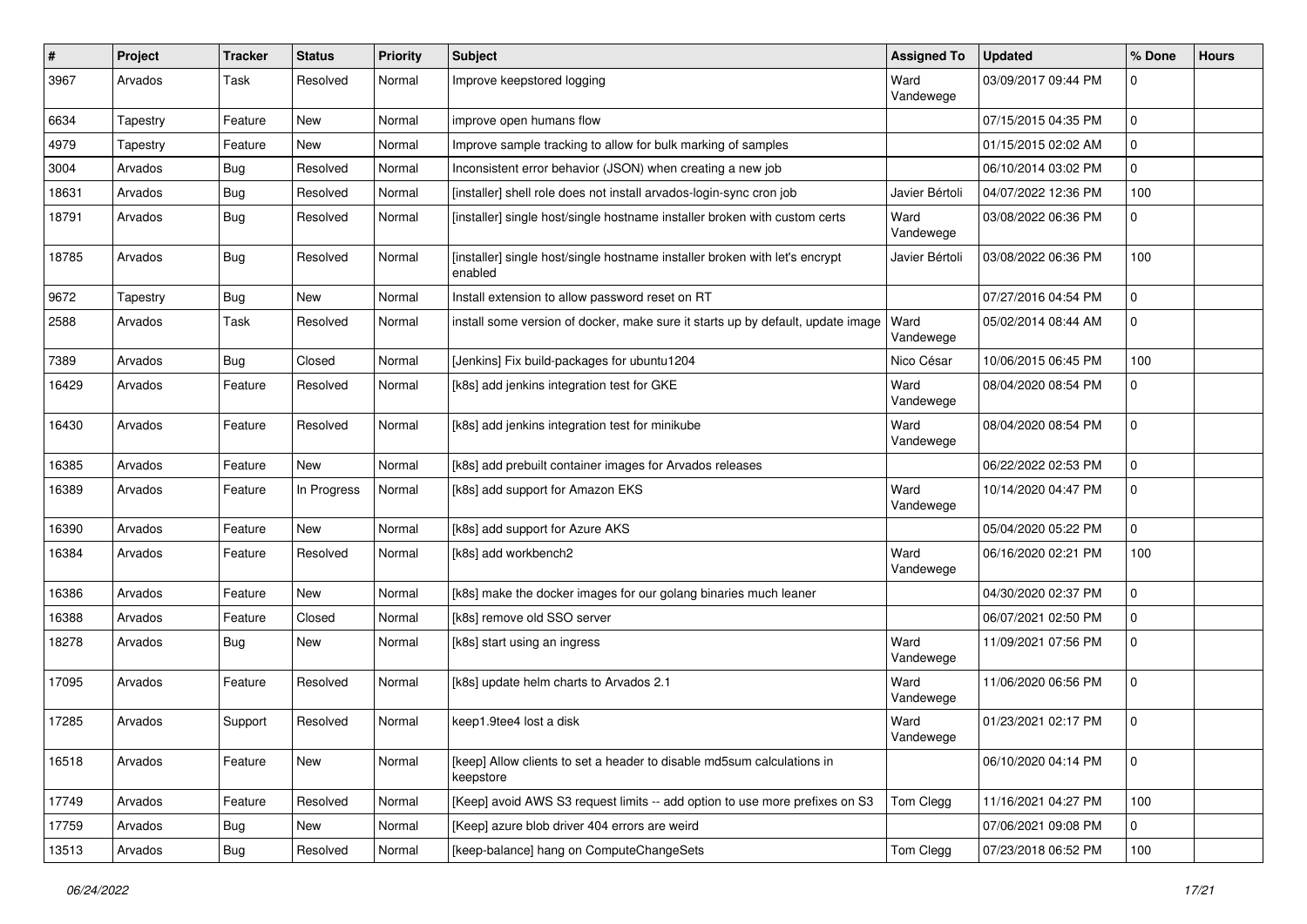| $\sharp$ | Project | Tracker    | <b>Status</b> | <b>Priority</b> | Subject                                                                                                                                                   | <b>Assigned To</b>  | <b>Updated</b>      | % Done       | <b>Hours</b> |
|----------|---------|------------|---------------|-----------------|-----------------------------------------------------------------------------------------------------------------------------------------------------------|---------------------|---------------------|--------------|--------------|
| 16573    | Arvados | Feature    | Resolved      | Normal          | [keep] deduplication reporting tool                                                                                                                       | Ward<br>Vandewege   | 08/04/2020 08:48 PM | 100          |              |
| 16585    | Arvados | Feature    | Resolved      | Normal          | [keep-exercise] improvements                                                                                                                              | Ward<br>Vandewege   | 08/04/2020 08:48 PM | 100          |              |
| 15317    | Arvados | Feature    | New           | Normal          | [Keep] expose backend latency stats in the Prometheus metrics                                                                                             |                     | 07/06/2021 09:12 PM | 0            |              |
| 17694    | Arvados | Feature    | New           | Normal          | [Keep][keep-web] improve observability of buffer cache                                                                                                    |                     | 05/18/2021 08:32 PM | <sup>0</sup> |              |
| 3141     | Arvados | <b>Bug</b> | Resolved      | Normal          | Keep logging improvements                                                                                                                                 | Ward<br>Vandewege   | 07/07/2014 12:53 PM | 100          |              |
| 6991     | Arvados | <b>Bug</b> | New           | Normal          | [Keep] multiple response. Writeheader calls                                                                                                               |                     | 07/07/2021 06:28 PM | $\Omega$     |              |
| 3828     | Arvados | <b>Bug</b> | Resolved      | Normal          | [Keepproxy] insufficient error checking on "defer listener.Close()" lines in the<br>tests, cf. jenkins run 846 where the keepproxy tests failed like that | Tom Clegg           | 10/07/2014 02:11 PM | 100          |              |
| 5536     | Arvados | <b>Bug</b> | Resolved      | Normal          | [Keepproxy] keepproxy should retry on DiscoverKeepServers() failure or<br>empty list                                                                      | Peter Amstutz       | 03/24/2015 02:02 PM | 100          |              |
| 16328    | Arvados | <b>Bug</b> | Resolved      | Normal          | [keep-proxy] should use config.yaml to identify upstream keepstores                                                                                       | Ward<br>Vandewege   | 04/23/2020 04:00 PM | 100          |              |
| 16393    | Arvados | <b>Bug</b> | Resolved      | Normal          | keepproxy timeout on lugli                                                                                                                                | Ward<br>Vandewege   | 05/04/2020 07:44 PM | 100          |              |
| 3142     | Arvados | Task       | Resolved      | Normal          | Keep should only complain about real problems.                                                                                                            | Ward<br>Vandewege   | 07/01/2014 10:16 PM | 0            |              |
| 5748     | Arvados | <b>Bug</b> | Resolved      | Normal          | [Keep] sometimes, Keep sucks up 100% cpu and becomes really slow after a<br>while                                                                         | Tom Clegg           | 05/20/2015 07:08 PM | 100          |              |
| 10467    | Arvados | <b>Bug</b> | Resolved      | Normal          | [Keepstore] abandon work when client hangs up                                                                                                             | Tom Clegg           | 01/04/2017 05:46 PM | 86           |              |
| 15599    | Arvados | Feature    | Resolved      | Normal          | [keepstore] AWS support IAM roles for authentication                                                                                                      | Tom Clegg           | 10/08/2019 06:07 PM | 100          |              |
| 10468    | Arvados | <b>Bug</b> | Resolved      | Normal          | [Keepstore] configurable timeout on blob storage requests                                                                                                 | Tom Clegg           | 11/08/2016 02:03 PM | 100          |              |
| 17355    | Arvados | <b>Bug</b> | Resolved      | Normal          | [keepstore] incorrectly reports the value of ReadOnly for a volume when<br>starting up                                                                    | Ward<br>Vandewege   | 02/09/2021 08:48 PM | 100          |              |
| 7725     | Arvados | Bug        | New           | Normal          | [Keep-store] make keep-store lookup token at runtime like keep-proxy does                                                                                 |                     | 07/07/2021 06:27 PM | 0            |              |
| 14414    | Arvados | <b>Bug</b> | Rejected      | Normal          | [keepstore] ManagementToken is not documented in the --help output                                                                                        |                     | 04/12/2022 05:32 PM | 0            |              |
| 8825     | Arvados | <b>Bug</b> | Resolved      | Normal          | [Keepstore] many connections in CLOSE_WAIT                                                                                                                |                     | 03/15/2017 10:54 PM | 100          |              |
| 18938    | Arvados | <b>Bug</b> | Resolved      | Normal          | [keepstore] misreports its version as 'dev' when starting up                                                                                              | Tom Clegg           | 03/31/2022 01:04 PM | 100          |              |
| 16519    | Arvados | Feature    | New           | Normal          | [keepstore] optimize md5sum calculations                                                                                                                  |                     | 06/10/2020 04:22 PM | 0            |              |
| 18387    | Arvados | <b>Bug</b> | Resolved      | Normal          | [keepstore] reports incorrect version number 'dev' when run on the compute<br>node                                                                        | Tom Clegg           | 11/18/2021 03:47 PM | 100          |              |
| 16425    | Arvados | <b>Bug</b> | Resolved      | Normal          | [keepstore] should not scan directories it doesn't write in                                                                                               | Tom Clegg           | 10/07/2020 02:11 AM | 100          |              |
| 17339    | Arvados | Bug        | Resolved      | Normal          | [keepstore] unexplained memory use with new S3 driver                                                                                                     | Ward<br>Vandewege   | 12/09/2021 04:46 PM | 100          |              |
| 16392    | Arvados | <b>Bug</b> | Resolved      | Normal          | [keep] trailing slash in InternalURLs entry for keepstore causes problems with<br>keepproxy                                                               | Lucas Di<br>Pentima | 10/07/2020 02:14 AM | 100          |              |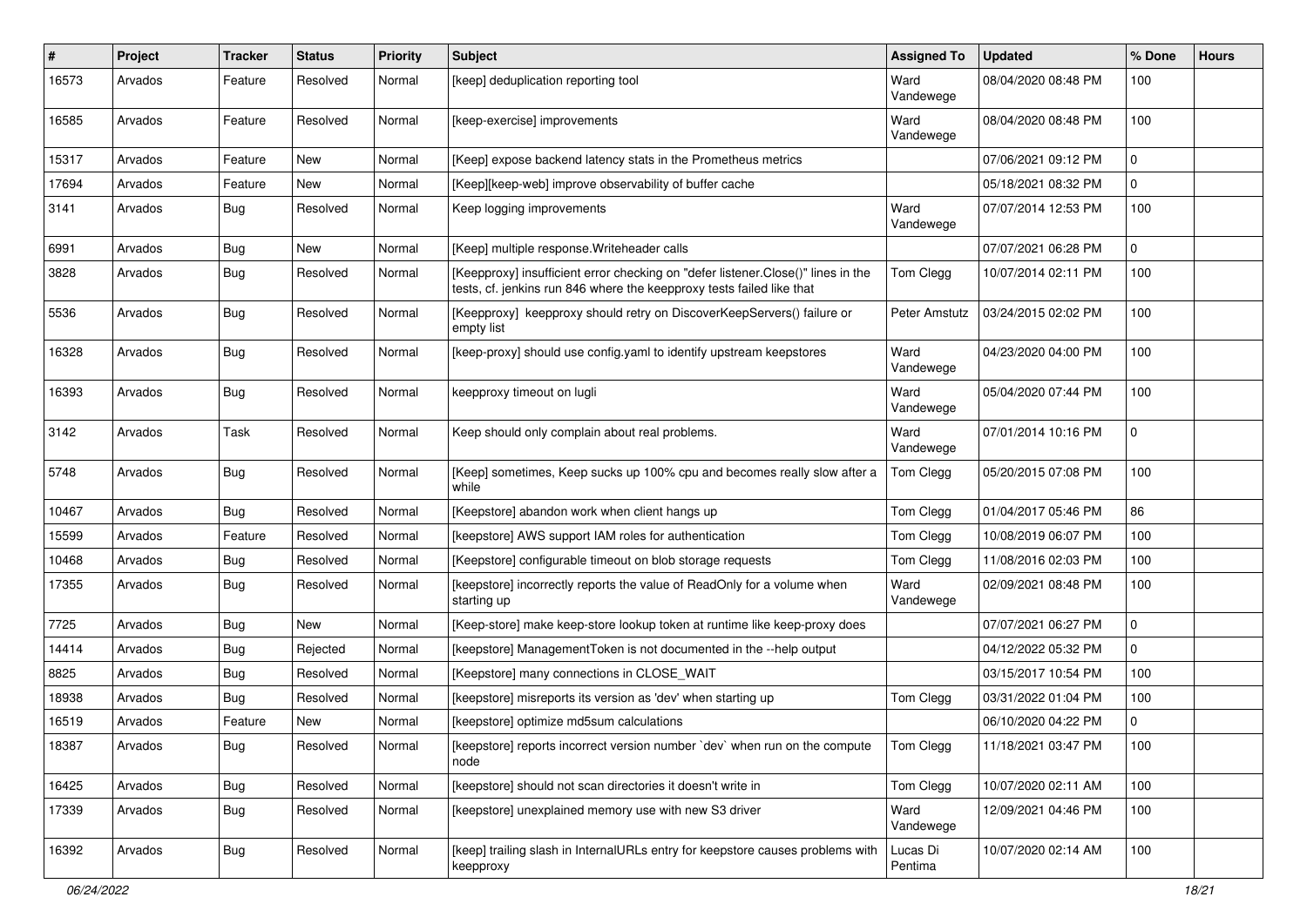| #     | Project  | <b>Tracker</b> | <b>Status</b> | <b>Priority</b> | <b>Subject</b>                                                                              | <b>Assigned To</b> | <b>Updated</b>      | % Done       | <b>Hours</b> |
|-------|----------|----------------|---------------|-----------------|---------------------------------------------------------------------------------------------|--------------------|---------------------|--------------|--------------|
| 17598 | Arvados  | Bug            | Resolved      | Normal          | [keep-web] should be tolerant of superfluous :443's in the arvados config                   | Peter Amstutz      | 05/13/2021 03:12 PM | 100          |              |
| 12483 | Arvados  | Feature        | Resolved      | Normal          | [keep-web] writable webdav                                                                  | Tom Clegg          | 12/06/2017 07:59 PM | 100          |              |
| 16931 | Arvados  | Bug            | New           | Normal          | [login federation] Not Found modal when looking at trashed collection                       |                    | 09/30/2020 04:39 PM | 0            |              |
| 16933 | Arvados  | Bug            | New           | Normal          | [login federation] post-trashing collection UX bug                                          |                    | 09/30/2020 04:49 PM | 0            |              |
| 16929 | Arvados  | <b>Bug</b>     | Resolved      | Normal          | [login federation] search interface incorrect notification                                  |                    | 10/07/2020 06:21 PM | 0            |              |
| 16932 | Arvados  | Bug            | New           | Normal          | [login federation] trashing collections: snackbar issues                                    |                    | 10/02/2020 03:31 PM | 0            |              |
| 18281 | Arvados  | Bug            | Resolved      | Normal          | [login-sync] automatically replaces expired tokens                                          | Ward<br>Vandewege  | 10/22/2021 06:29 PM | 100          |              |
| 2654  | Arvados  | Task           | Resolved      | Normal          | log workbench logins                                                                        | Ward<br>Vandewege  | 05/23/2019 01:07 PM | <sup>0</sup> |              |
| 6512  | Arvados  | Task           | Resolved      | Normal          | make arvados_pam.py read from /etc/default/ for its configuration.                          | Ward<br>Vandewege  | 07/09/2015 06:08 PM | 0            |              |
| 17249 | Arvados  | Feature        | Resolved      | Normal          | Make costanalyzer aware of preemptable instances                                            | Ward<br>Vandewege  | 02/22/2021 03:56 PM | 100          |              |
| 1633  | Tapestry | Feature        | New           | Normal          | Make eligibility questionnaire customizable for a specific site's requirements              |                    | 11/20/2013 12:50 PM | 0            |              |
| 2951  | Arvados  | <b>Bug</b>     | Resolved      | Normal          | make fuse driver tests more robust against transient fusermount -u failures in<br>teardown  |                    | 06/03/2014 11:38 AM | 100          |              |
| 18805 | Arvados  | Bug            | Resolved      | Normal          | make it easy to compile our go binaries statically                                          | Ward<br>Vandewege  | 03/24/2022 07:28 PM | 100          |              |
| 16526 | Arvados  | Bug            | Resolved      | Normal          | Make it possible to build/upload just the ruby gems or the python packages                  | Ward<br>Vandewege  | 08/04/2020 08:49 PM | 100          |              |
| 1634  | Tapestry | Feature        | New           | Low             | make it possible to disable/skip the eligiblity questionnaire                               |                    | 11/20/2013 12:56 PM | 0            |              |
| 16921 | Arvados  | Feature        | Resolved      | Normal          | make run-deploy.sh use salt where appropriate                                               | Ward<br>Vandewege  | 12/16/2020 07:27 PM | 100          |              |
| 7826  | Tapestry | Bug            | New           | Normal          | Make sure that datasets which are served from Keep via get-evidence have<br>collections     |                    | 02/07/2016 08:10 PM | 0            |              |
| 2935  | Arvados  | Bug            | Rejected      | Normal          | Make sure that logs listener can not be overwhelmed by herd of<br>(misbehaving) jobs        |                    | 06/06/2014 12:35 PM | 0            |              |
| 5532  | Arvados  | Task           | Resolved      | Normal          | make sure the get.arvados.org script downloads the keepproxy image too                      | Ward<br>Vandewege  | 08/13/2021 12:14 AM | 0            |              |
| 5531  | Arvados  | Task           | Resolved      | Normal          | make sure the keepproxy image is built by jenkins and is uploaded to the<br>docker registry | Ward<br>Vandewege  | 03/23/2015 08:46 PM | <sup>0</sup> |              |
| 4341  | Arvados  | Task           | Resolved      | Normal          | Make the manual installation documentation more complete.                                   | Ward<br>Vandewege  | 03/11/2015 01:27 AM | 0            |              |
| 8640  | Arvados  | Feature        | Resolved      | Normal          | Make version of documentation on doc.arvados.org selectable                                 |                    | 01/18/2020 12:58 AM | 0            |              |
| 1631  | Tapestry | Feature        | Resolved      | Normal          | move config variables out of environment file, to dedicated config file                     | Ward<br>Vandewege  | 01/04/2014 06:10 PM | 100          |              |
| 9673  | Tapestry | Support        | New           | Normal          | New consent doc for Harvard PGP                                                             |                    | 09/08/2016 07:59 PM | $\mathbf 0$  |              |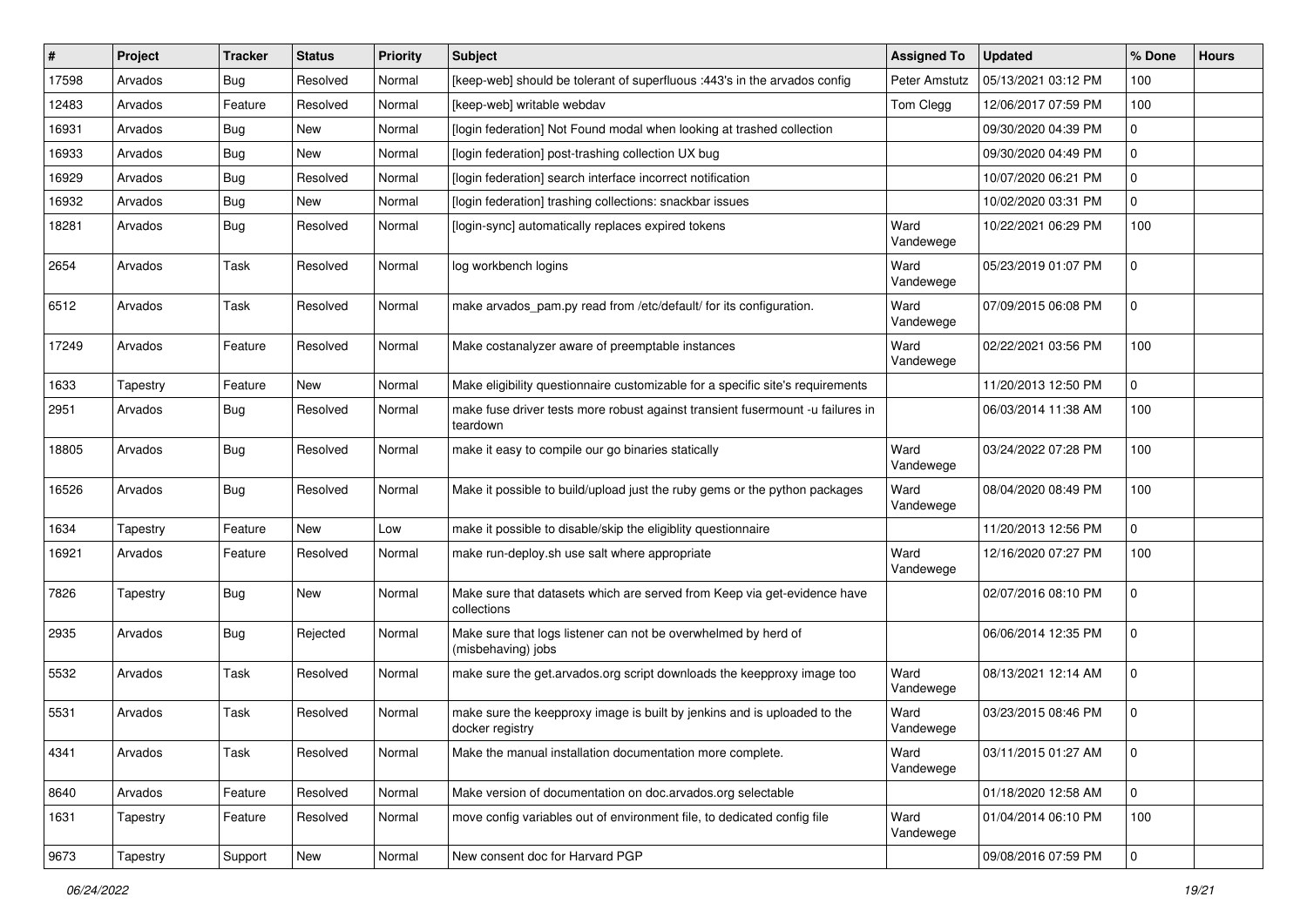| #     | Project  | Tracker    | <b>Status</b> | <b>Priority</b> | <b>Subject</b>                                                                                                                    | <b>Assigned To</b> | <b>Updated</b>      | % Done       | <b>Hours</b> |
|-------|----------|------------|---------------|-----------------|-----------------------------------------------------------------------------------------------------------------------------------|--------------------|---------------------|--------------|--------------|
| 5267  | Arvados  | <b>Bug</b> | Resolved      | Normal          | [Node Manager] add one integration test for node manager                                                                          | <b>Tom Morris</b>  | 02/13/2019 06:04 PM | 0            |              |
| 6996  | Arvados  | <b>Bug</b> | Closed        | Normal          | [Node Manager] a node filled up its /tmp which killed slurm and docker, node<br>unusable. Node manager did not kill the node.     |                    | 11/04/2020 05:26 PM | 0            |              |
| 12794 | Arvados  | Bug        | Closed        | Normal          | [Node Manager] Behave smarter in environments where scratch space can be<br>arbitrarily sized, like GCP and AWS                   |                    | 11/04/2020 05:00 PM | 0            |              |
| 8953  | Arvados  | <b>Bug</b> | Resolved      | Normal          | [Node manager] can not shut down nodes anymore                                                                                    | <b>Brett Smith</b> | 04/15/2016 09:51 PM | 100          |              |
| 8871  | Arvados  | <b>Bug</b> | Closed        | Normal          | [Node Manager] Doesn't kill itself when unhandled exceptions are raised<br>during actor setup                                     |                    | 11/04/2020 05:12 PM | 0            |              |
| 8416  | Arvados  | <b>Bug</b> | Resolved      | Normal          | [Node Manager] General compute node driver calls self.find node -<br>Unimplemented in the EC2 driver                              | Peter Amstutz      | 02/29/2016 03:46 PM | 100          |              |
| 8691  | Arvados  | <b>Bug</b> | Resolved      | Normal          | [Nodemanager] NodeManagerDaemonActor dies.                                                                                        | Peter Amstutz      | 03/17/2016 03:33 PM | 100          |              |
| 4474  | Arvados  | <b>Bug</b> | Resolved      | Normal          | [Node Manager] Node manager shut down node in middle of job                                                                       |                    | 11/14/2014 09:11 PM | 0            |              |
| 8872  | Arvados  | <b>Bug</b> | Resolved      | Normal          | [Node Manager] On node creation, node search fails, and unhandled<br>exceptions cascade up to the Daemon Actor                    | <b>Brett Smith</b> | 04/08/2016 02:05 AM | 100          |              |
| 8218  | Arvados  | <b>Bug</b> | Duplicate     | Normal          | [Node Manager] race between node syncing and shutdown actors                                                                      |                    | 01/20/2016 06:26 PM | $\mathbf{0}$ |              |
| 4891  | Arvados  | <b>Bug</b> | Closed        | Normal          | [Node Manager] Should not associate node with incorrect arvados node<br>object                                                    |                    | 01/05/2015 02:00 PM | 0            |              |
| 7833  | Arvados  | <b>Bug</b> | Closed        | Normal          | [Node Manager] spins up too many nodes                                                                                            |                    | 01/15/2020 09:01 PM | $\mathbf 0$  |              |
| 10183 | Arvados  | Feature    | Closed        | Normal          | [Node Manager] Support ephemeral additional storage for Azure node types<br>that do not have sufficient instance storage          |                    | 11/04/2020 05:17 PM | 0            |              |
| 8186  | Arvados  | Feature    | Resolved      | Normal          | [Node Manager] Support (ephemeral) EBS storage for AWS node types that<br>do not have instance storage, like the M4/C4 classes.   | Peter Amstutz      | 06/20/2017 04:45 PM | 100          |              |
| 8952  | Arvados  | Bug        | Resolved      | Normal          | [Node manager] TypeError: execv() arg 2 must contain only strings                                                                 | <b>Brett Smith</b> | 03/15/2017 10:27 PM | 100          |              |
| 8761  | Arvados  | Bug        | Resolved      | Normal          | [Nodemanager] unexpected keyword argument ex_fetch_nic                                                                            |                    | 03/29/2016 12:59 PM | 0            |              |
| 9214  | Arvados  | Bug        | Closed        | Normal          | no node being spun up for pending job (after docker load failed)                                                                  |                    | 01/21/2020 06:21 PM | 0            |              |
| 7673  | Tapestry | <b>Bug</b> | New           | Normal          | OH integration token appears to time out after a while, user is presented with<br>'refresh token'                                 |                    | 10/28/2015 04:18 PM | 0            |              |
| 10347 | Arvados  | Task       | Resolved      | Normal          | On the API docs (http://doc.arvados.org/api/), highlight the distinction between<br>"Job engine" and "Container engine" resources | Peter Amstutz      | 11/11/2016 07:38 PM | 0            |              |
| 2584  | Arvados  | Task       | Resolved      | Normal          | open 80/443 to all existing (qr1hi) shell nodes                                                                                   | Ward<br>Vandewege  | 04/15/2014 11:09 AM | $\mathbf 0$  |              |
| 8708  | Tapestry | Task       | Resolved      | Normal          | open firewall rules on su92l to allow download from veritas                                                                       | Ward<br>Vandewege  | 05/06/2019 05:04 PM | $\mathbf 0$  |              |
| 10987 | Arvados  | Task       | Resolved      | Normal          | [OPS] add ubuntu1604 build steps to jenkins                                                                                       |                    | 01/31/2017 07:10 PM | $\mathbf 0$  |              |
| 10980 | Arvados  | Feature    | Resolved      | Normal          | [OPS] add ubuntu1604 packages                                                                                                     | Ward<br>Vandewege  | 01/31/2017 07:19 PM | 100          |              |
| 2881  | Arvados  | Feature    | Resolved      | Normal          | [OPS] Basic node manager that can start/stop compute nodes based on<br>demand                                                     | <b>Brett Smith</b> | 10/09/2014 12:52 AM | 100          |              |